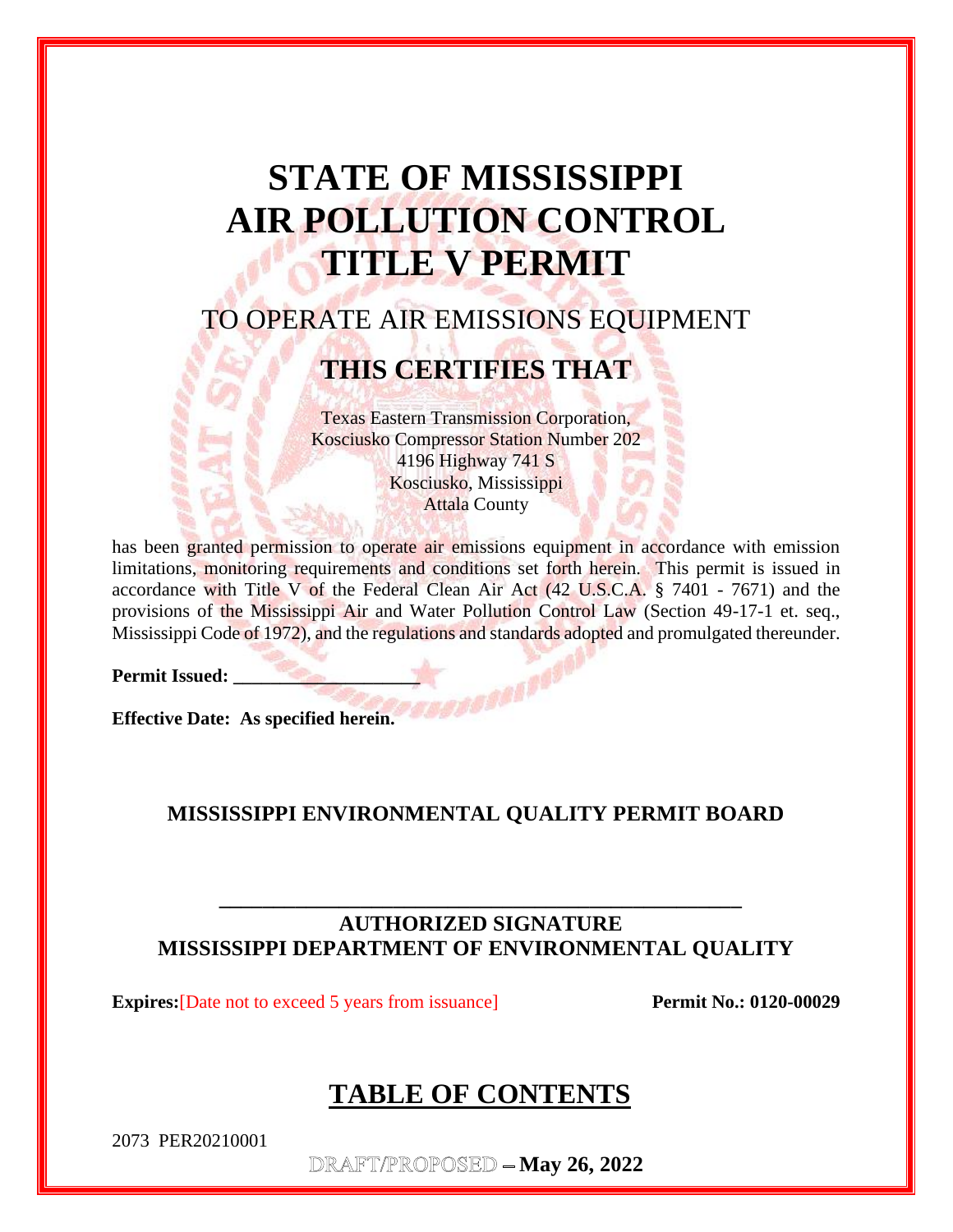| <b>SECTION 2.</b> |                                                       |  |
|-------------------|-------------------------------------------------------|--|
| <b>SECTION 3.</b> |                                                       |  |
| <b>SECTION 4.</b> |                                                       |  |
| <b>SECTION 5.</b> | MONITORING, RECORDKEEPING & REPORTING REQUIREMENTS 25 |  |
| <b>SECTION 6.</b> |                                                       |  |
|                   |                                                       |  |

#### **APPENDIX A LIST OF ABBREVIATIONS USED IN THIS PERMIT**

#### **APPENDIX B LIST OF REGULATIONS USED IN THIS PERMIT**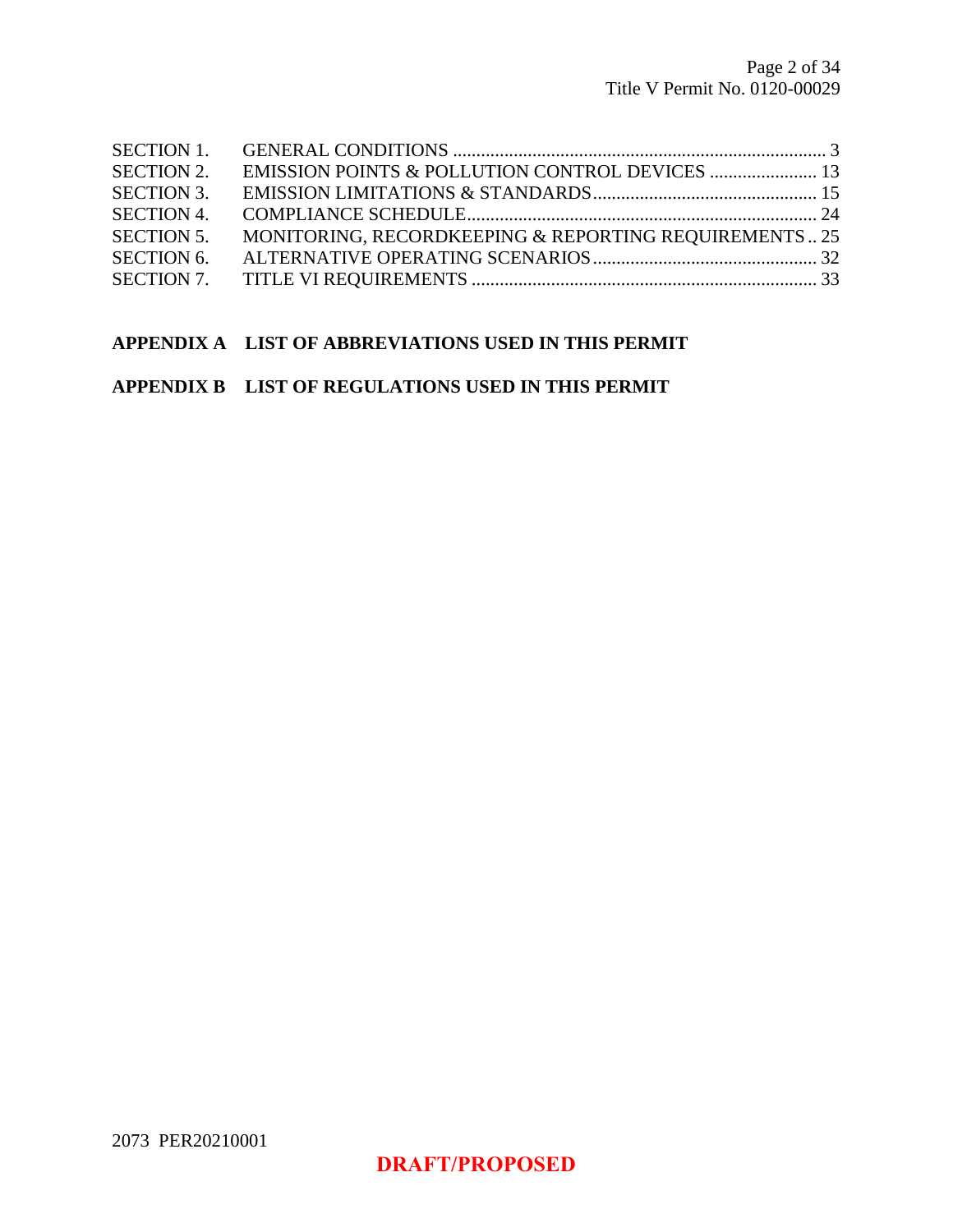### SECTION 1. GENERAL CONDITIONS

1.1 The permittee must comply with all conditions of this permit. Any permit noncompliance constitutes a violation of the Federal Act and is grounds for enforcement action; for permit termination, revocation and reissuance, or modification; or for denial of a permit renewal application.

(Ref.: 11 Miss. Admin. Code Pt. 2, R. 6.3.A(6)(a).)

1.2 It shall not be a defense for a permittee in an enforcement action that it would have been necessary to halt or reduce the permitted activity in order to maintain compliance with the conditions of this permit.

(Ref.: 11 Miss. Admin. Code Pt. 2, R. 6.3.A(6)(b).)

1.3 This permit and/or any part thereof may be modified, revoked, reopened, and reissued, or terminated for cause. The filing of a request by the permittee for a permit modification, revocation and reissuance, or termination, or of a notification of planned changes or anticipated noncompliance does not stay any permit condition.

(Ref.: 11 Miss. Admin. Code Pt. 2, R. 6.3.A(6)(c).)

- 1.4 Prior to its expiration, this permit may be reopened in accordance with the provisions listed below.
	- (a) This permit shall be reopened and revised under any of the following circumstances:
		- (1) Additional applicable requirements under the Federal Act become applicable to a major Title V source with a remaining permit term of 3 or more years. Such a reopening shall be completed no later than 18 months after promulgation of the applicable requirement. No such reopening is required if the effective date of the requirement is later than the date on which the permit is due to expire, unless the original permit or any of its terms and conditions has been extended.
		- (2) Additional requirements (including excess emissions requirements) become applicable to an affected source under the acid rain program. Upon approval by the Administrator, excess emissions offset plans shall be deemed to be incorporated into the permit.
		- (3) The Permit Board or EPA determines that the permit contains a material mistake or that inaccurate statements were made in establishing the emission standards or other terms or conditions of the permit.
		- (4) The Administrator or the Permit Board determines that the permit must be revised or revoked to assure compliance with the applicable requirements.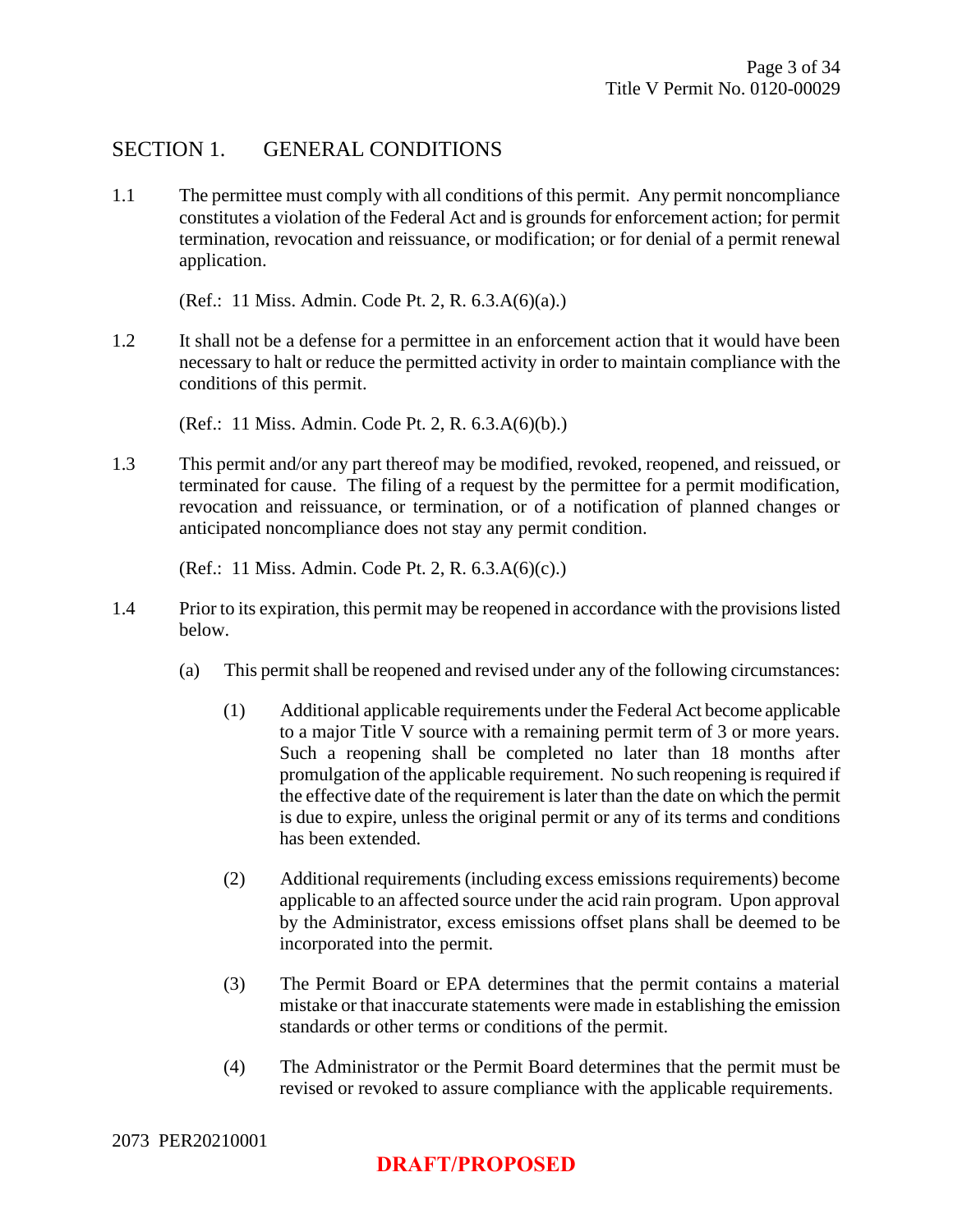- (b) Proceedings to reopen and issue this permit shall follow the same procedures as apply to initial permit issuance and shall only affect those parts of the permit for which cause to reopen exists. Such reopening shall be made as expeditiously as practicable.
- (c) Reopenings shall not be initiated before a notice of such intent is provided to the Title V source by the DEQ at least 30 days in advance of the date that the permit is to be reopened, except that the Permit Board may provide a shorter time period in the case of an emergency.

(Ref.: 11 Miss. Admin. Code Pt. 2, R. 6.4.G.)

1.5 The permittee shall furnish to the DEQ within a reasonable time any information the DEQ may request in writing to determine whether cause exists for modifying, revoking and reissuing, or terminating the permit or to determine compliance with the permit. Upon request, the permittee shall also furnish to the DEQ copies of records required to be kept by the permittee or, for information to be confidential, the permittee shall furnish such records to DEQ along with a claim of confidentiality. The permittee may furnish such records directly to the Administrator along with a claim of confidentiality.

(Ref.: 11 Miss. Admin. Code Pt. 2, R. 6.3.A(6)(e).)

1.6 This permit does not convey any property rights of any sort, or any exclusive privilege.

(Ref.: 11 Miss. Admin. Code Pt. 2, R. 6.3.A(6)(d).)

1.7 The provisions of this permit are severable. If any provision of this permit, or the application of any provision of this permit to any circumstances, is challenged or held invalid, the validity of the remaining permit provisions and/or portions thereof or their application to other persons or sets of circumstances, shall not be affected thereby.

(Ref.: 11 Miss. Admin. Code Pt. 2, R. 6.3.A(5).)

- 1.8 The permittee shall pay to the DEQ an annual permit fee. The amount of fee shall be determined each year based on the provisions of regulated pollutants for fee purposes and the fee schedule specified in the Commission on Environmental Quality's order which shall be issued in accordance with the procedure outlined in Regulation 11 Miss. Admin. Code Pt. 2, Ch. 6.
	- (a) For purposes of fee assessment and collection, the permittee shall elect for actual or allowable emissions to be used in determining the annual quantity of emissions unless the Commission determines by order that the method chosen by the applicant for calculating actual emissions fails to reasonably represent actual emissions. Actual emissions shall be calculated using emission monitoring data or direct emissions measurements for the pollutant(s); mass balance calculations such as the amounts of the pollutant(s) entering and leaving process equipment and where mass balance calculations can be supported by direct measurement of process parameters, such direct measurement data shall be supplied; published emission factors such as

#### 2073 PER20210001

## **DRAFT/PROPOSED**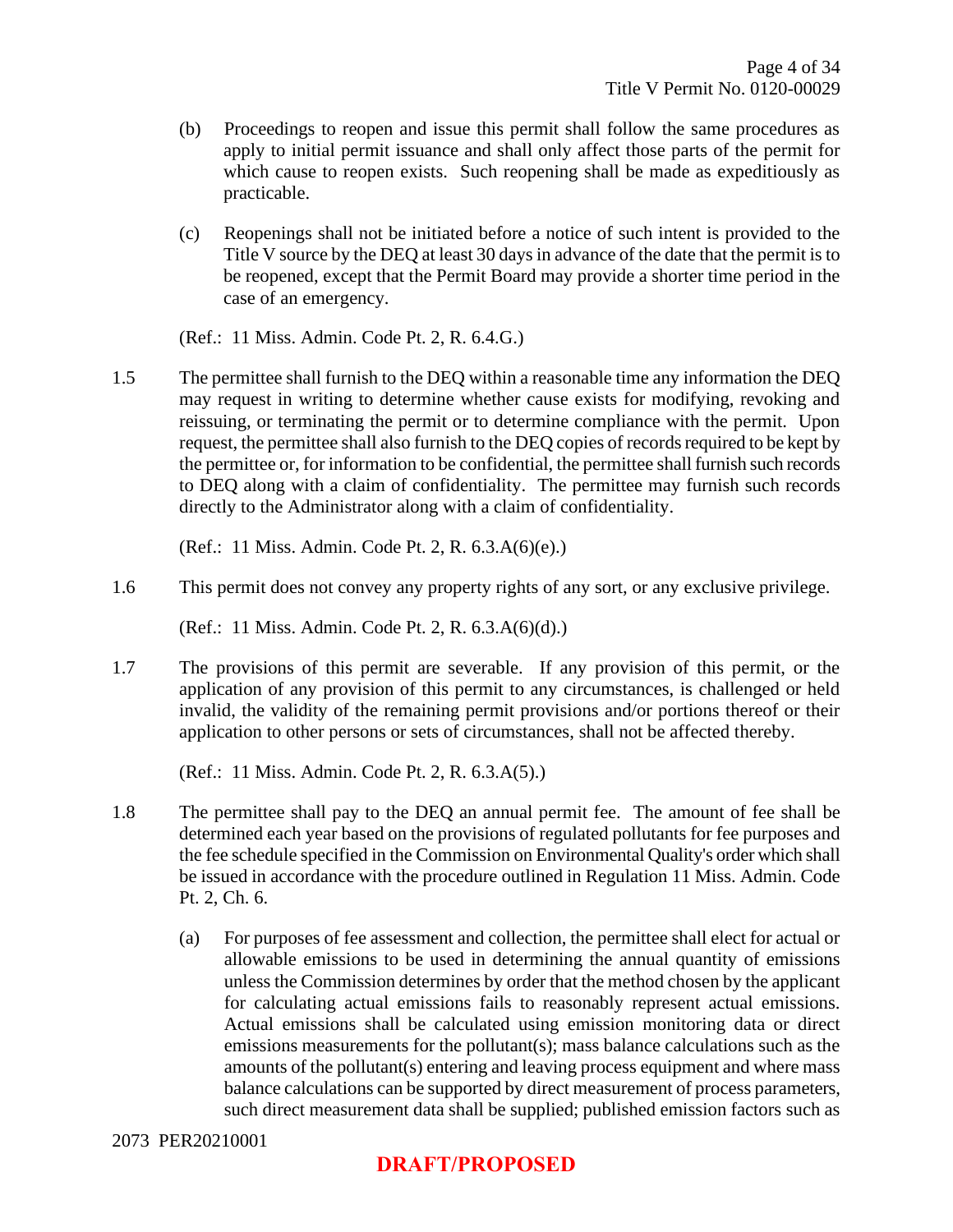those relating release quantities to throughput or equipment type (e.g., air emission factors); or other approaches such as engineering calculations (e.g., estimating volatilization using published mathematical formulas) or best engineering judgments where such judgments are derived from process and/or emission data which supports the estimates of maximum actual emission.

(Ref.: 11 Miss. Admin. Code Pt. 2, R. 6.6.A(2).)

(b) If the Commission determines that there is not sufficient information available on a facility's emissions, the determination of the fee shall be based upon the permitted allowable emissions until such time as an adequate determination of actual emissions is made. Such determination may be made anytime within one year of the submittal of actual emissions data by the permittee.

(Ref.: 11 Miss. Admin. Code Pt. 2, R. 6.6.A(2).)

(c) If at any time within the year the Commission determines that the information submitted by the permittee on actual emissions is insufficient or incorrect, the permittee will be notified of the deficiencies and the adjusted fee schedule. Past due fees from the adjusted fee schedule will be paid on the next scheduled quarterly payment time.

(Ref.: 11 Miss. Admin. Code Pt. 2, R. 6.6.D(2).)

(d) The fee shall be due September 1 of each year. By July 1 of each year, the permittee shall submit an inventory of emissions for the previous year on which the fee is to be assessed. The permittee may elect a quarterly payment method of four (4) equal payments; notification of the election of quarterly payments must be made to the DEQ by the first payment date of September 1. The permittee shall be liable for penalty as prescribed by State Law for failure to pay the fee or quarterly portion thereof by the date due.

(Ref.: 11 Miss. Admin. Code Pt. 2, R. 6.6.D.)

(e) If in disagreement with the calculation or applicability of the Title V permit fee, the permittee may petition the Commission in writing for a hearing in accordance with State Law. Any disputed portion of the fee for which a hearing has been requested will not incur any penalty or interest from and after the receipt by the Commission of the hearing petition.

(Ref.: 11 Miss. Admin. Code Pt. 2, R. 6.6.C.)

1.9 No permit revision shall be required under any approved economic incentives, marketable permits, emissions trading and other similar programs or processes for changes that are provided for in this permit.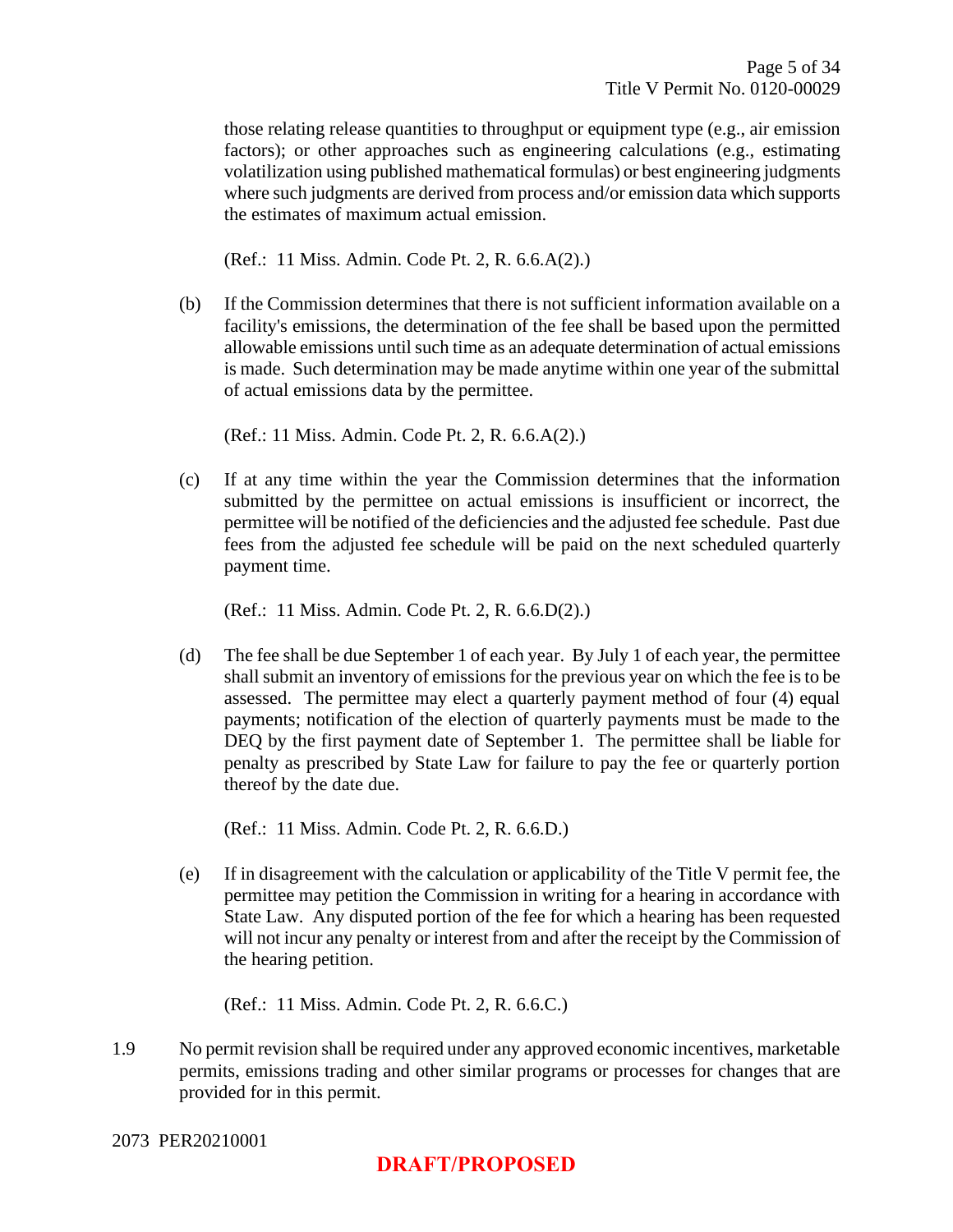(Ref.: 11 Miss. Admin. Code Pt. 2, R. 6.3.A(8).)

1.10 Any document required by this permit to be submitted to the DEQ shall contain a certification by a responsible official that states that, based on information and belief formed after reasonable inquiry, the statements and information in the document are true, accurate, and complete.

(Ref.: 11 Miss. Admin. Code Pt. 2, R. 6.2.E.)

- 1.11 The permittee shall allow the DEQ, or an authorized representative, upon the presentation of credentials and other documents as may be required by law, to perform the following:
	- (a) enter upon the permittee's premises where a Title V source is located or emissionsrelated activity is conducted, or where records must be kept under the conditions of this permit;
	- (b) have access to and copy, at reasonable times, any records that must be kept under the conditions of this permit;
	- (c) inspect at reasonable times any facilities, equipment (including monitoring and air pollution control equipment), practices, or operations regulated or required under the permit; and
	- (d) as authorized by the Federal Act, sample or monitor, at reasonable times, substances or parameters for the purpose of assuring compliance with the permit or applicable requirements.

(Ref.: 11 Miss. Admin. Code Pt. 2, R. 6.3.C(2).)

1.12 Except as otherwise specified or limited herein, the permittee shall have necessary sampling ports and ease of accessibility for any new air pollution control equipment, obtained after May 8, 1970, and vented to the atmosphere.

(Ref.: 11 Miss. Admin. Code Pt. 2, R. 1.3.I(1).)

1.13 Except as otherwise specified or limited herein, the permittee shall provide the necessary sampling ports and ease of accessibility when deemed necessary by the Permit Board for air pollution control equipment that was in existence prior to May 8, 1970.

(Ref.: 11 Miss. Admin. Code Pt. 2, R. 1.3.I(2).)

1.14 Compliance with the conditions of this permit shall be deemed compliance with any applicable requirements as of the date of permit issuance where such applicable requirements are included and are specifically identified in the permit or where the permit contains a determination, or summary thereof, by the Permit Board that requirements specifically identified previously are not applicable to the source.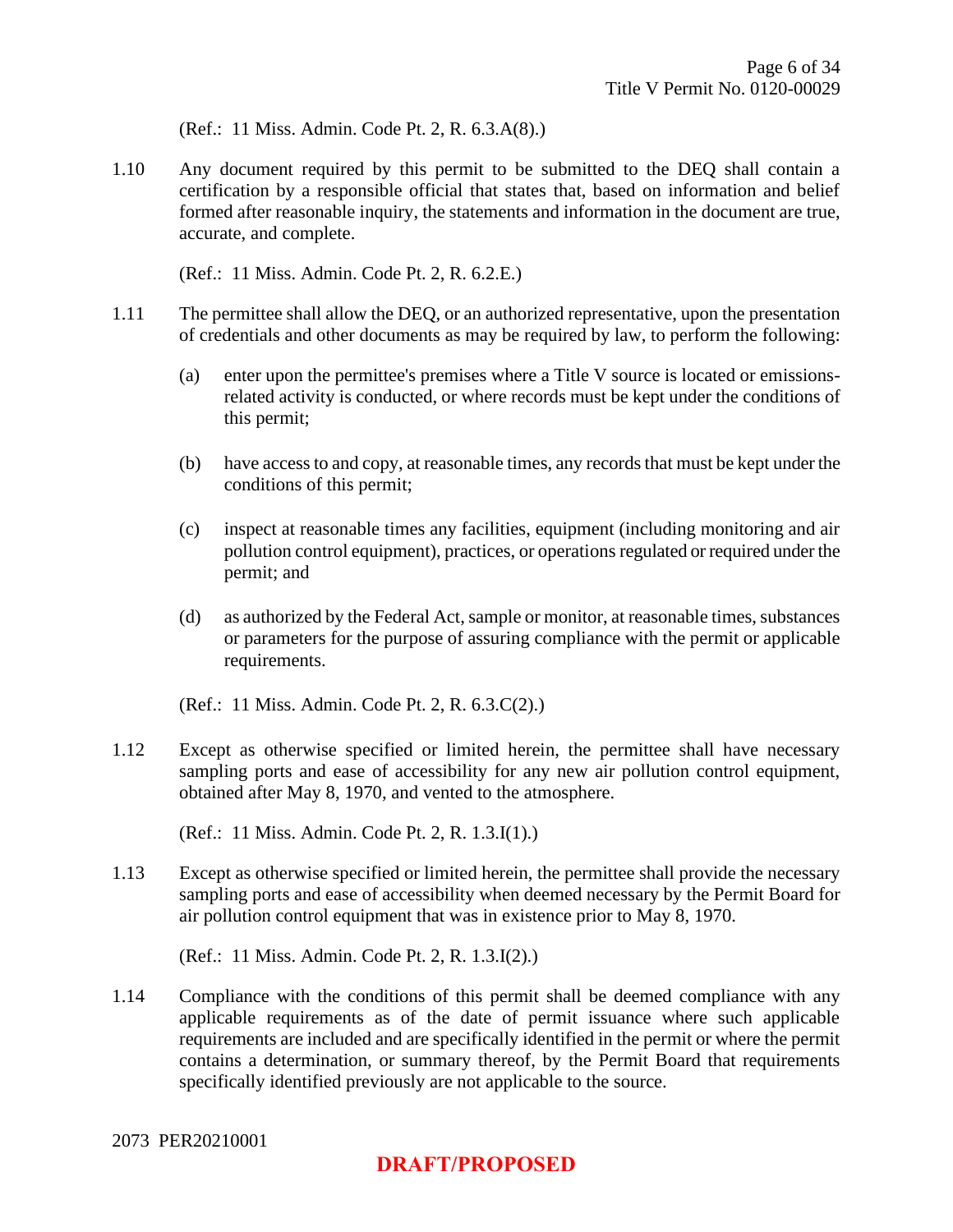(Ref.: 11 Miss. Admin. Code Pt. 2, R. 6.3.F(1).)

- 1.15 Nothing in this permit shall alter or affect the following:
	- (a) the provisions of Section 303 of the Federal Act (emergency orders), including the authority of the Administrator under that section;
	- (b) the liability of an owner or operator of a source for any violation of applicable requirements prior to or at the time of permit issuance;
	- (c) the applicable requirements of the acid rain program, consistent with Section 408(a) of the Federal Act.
	- (d) the ability of EPA to obtain information from a source pursuant to Section 114 of the Federal Act.
	- (Ref.: 11 Miss. Admin. Code Pt. 2, R. 6.3.F(2).)
- 1.16 The permittee shall comply with the requirement to register a Risk Management Plan if permittee's facility is required pursuant to Section 112(r) of the Act to register such a plan.

(Ref.: 11 Miss. Admin. Code Pt. 2, R. 6.3.H.)

1.17 Expiration of this permit terminates the permittee's right to operate unless a timely and complete renewal application has been submitted. A timely application is one which is submitted at least six (6) months prior to expiration of the Title V permit. If the permittee submits a timely and complete application, the failure to have a Title V permit is not a violation of regulations until the Permit Board takes final action on the permit application. This protection shall cease to apply if, subsequent to the completeness determination, the permittee fails to submit by the deadline specified in writing by the DEQ any additional information identified as being needed to process the application.

(Ref.: 11 Miss. Admin. Code Pt. 2, R. 6.4.C(2)., R. 6.4.B., and R. 6.2.A(1)(c).)

- 1.18 The permittee is authorized to make changes within their facility without requiring a permit revision (ref: Section 502(b)(10) of the Act) if:
	- (a) the changes are not modifications under any provision of Title I of the Act;
	- (b) the changes do not exceed the emissions allowable under this permit;
	- (c) the permittee provides the Administrator and the Department with written notification in advance of the proposed changes (at least seven (7) days, or such other time frame as provided in other regulations for emergencies) and the notification includes: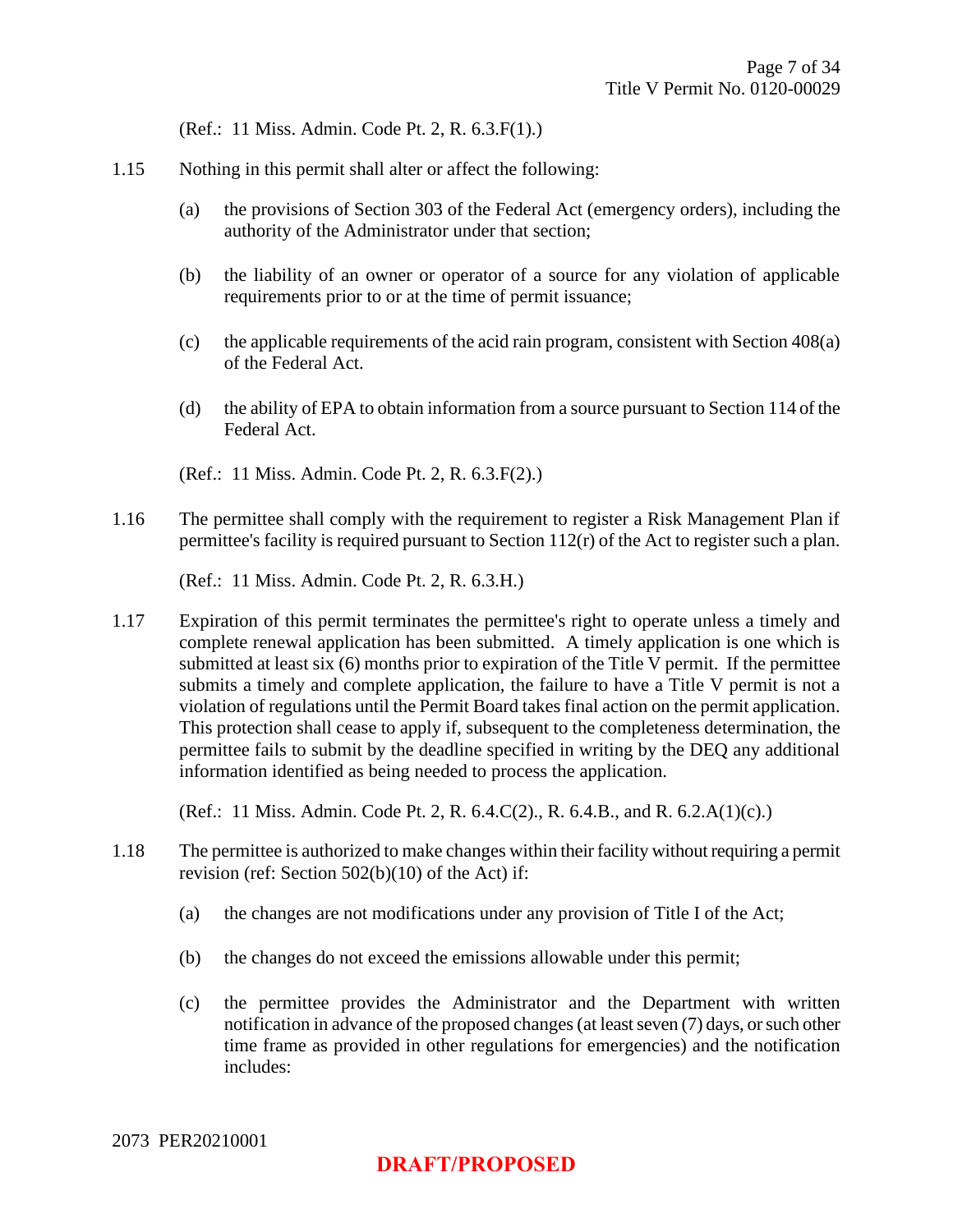- (1) a brief description of the change(s),
- (2) the date on which the change will occur,
- (3) any change in emissions, and
- (4) any permit term or condition that is no longer applicable as a result of the change;
- (d) the permit shield shall not apply to any Section  $502(b)(10)$  change.

(Ref.: 11 Miss. Admin. Code Pt. 2, R. 6.4.F(1).)

1.19 Should the Executive Director of the Mississippi Department of Environmental Quality declare an Air Pollution Emergency Episode, the permittee will be required to operate in accordance with the permittee's previously approved Emissions Reduction Schedule or, in the absence of an approved schedule, with the appropriate requirements specified in 11 Miss. Admin. Code Pt. 2, Ch. 3., "Regulations for the Prevention of Air Pollution Emergency Episodes" for the level of emergency declared.

(Ref.: 11 Miss. Admin. Code Pt. 2, Ch. 3.)

- 1.20 Except as otherwise provided herein, a modification of the facility may require a Permit to Construct in accordance with the provisions of Regulations 11 Miss. Admin. Code Pt. 2, Ch. 2., "Permit Regulations for the Construction and/or Operation of Air Emissions Equipment," and may require modification of this permit in accordance with Regulations 11 Miss. Admin. Code Pt. 2, Ch. 6., "Air Emissions Operating Permit Regulations for the Purposes of Title V of the Federal Clean Air Act." Modification is defined as [a]ny physical change in or change in the method of operation of a facility which increases the actual emissions or the potential uncontrolled emissions of any air pollutant subject to regulation under the Federal Act emitted into the atmosphere by that facility or which results in the emission of any air pollutant subject to regulation under the Federal Act into the atmosphere not previously emitted. A physical change or change in the method of operation shall not include:
	- (a) routine maintenance, repair, and replacement;
	- (b) use of an alternative fuel or raw material by reason of an order under Sections 2 (a) and (b) of the Federal Energy Supply and Environmental Coordination Act of 1974 (or any superseding legislation) or by reason of a natural gas curtailment plan pursuant to the Federal Power Act;
	- (c) use of an alternative fuel by reason of an order or rule under Section 125 of the Federal Act;
	- (d) use of an alternative fuel or raw material by a stationary source which: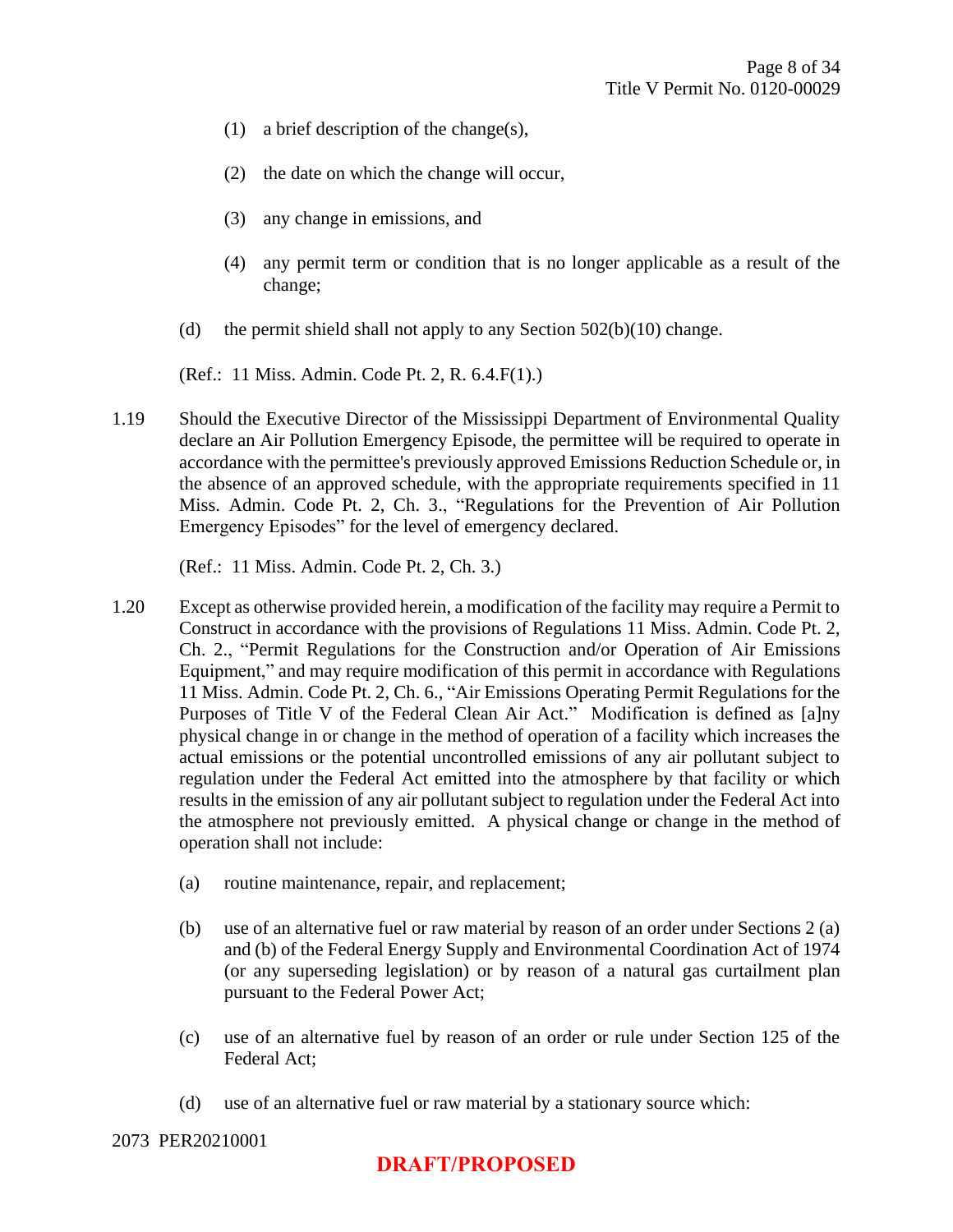- (1) the source was capable of accommodating before January 6, 1975, unless such change would be prohibited under any federally enforceable permit condition which was established after January 6, 1975, pursuant to 40 CFR 52.21 or under regulations approved pursuant to 40 CFR 51, Subpart I, or 40 CFR 51.166; or
- (2) the source is approved to use under any permit issued under 40 CFR 52.21 or under regulations approved pursuant to 40 CFR Part 51, Subpart I, or 40 CFR 51.166;
- (e) an increase in the hours of operation or in the production rate unless such change would be prohibited under any federally enforceable permit condition which was established after January 6, 1975, pursuant to 40 CFR 52.21 or under regulations approved pursuant to 40 CFR Subpart I or 40 CFR 51.166; or
- (f) any change in ownership of the stationary source.

(Ref.: 11 Miss. Admin. Code Pt. 2, R. 2.1.C(15).)

1.21 Any change in ownership or operational control must be approved by the Permit Board.

(Ref.: 11 Miss. Admin. Code Pt. 2, R. 6.4.D(4).)

1.22 This permit is a Federally approved operating permit under Title V of the Federal Clean Air Act as amended in 1990. All terms and conditions, including any designed to limit the source's potential to emit, are enforceable by the Administrator and citizens under the Federal Act as well as the Commission.

(Ref.: 11 Miss. Admin. Code Pt. 2, R. 6.3.B(1).)

- 1.23 Except as otherwise specified or limited herein, the open burning of residential, commercial, institutional, or industrial solid waste, is prohibited. This prohibition does not apply to infrequent burning of agricultural wastes in the field, silvicultural wastes for forest management purposes, land-clearing debris, debris from emergency clean-up operations, and ordnance. Open burning of land-clearing debris must not use starter or auxiliary fuels which cause excessive smoke (rubber tires, plastics, etc.); must not be performed if prohibited by local ordinances; must not cause a traffic hazard; must not take place where there is a High Fire Danger Alert declared by the Mississippi Forestry Commission or Emergency Air Pollution Episode Alert imposed by the Executive Director and must meet the following buffer zones.
	- (a) Open burning without a forced-draft air system must not occur within 500 yards of an occupied dwelling.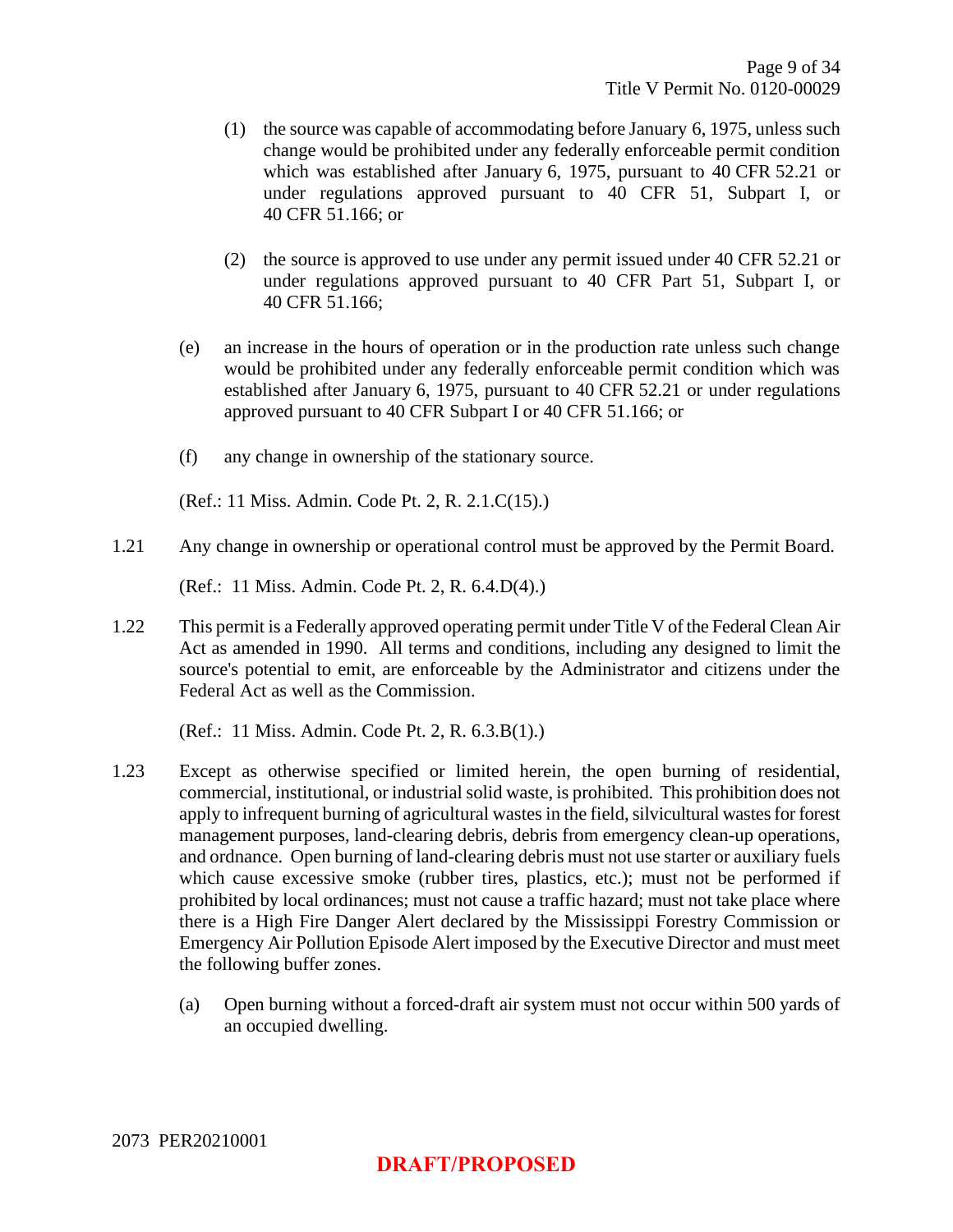- (b) Open burning utilizing a forced-draft air system on all fires to improve the combustion rate and reduce smoke may be done within 500 yards of but not within 50 yards of an occupied dwelling.
- (c) Burning must not occur within 500 yards of commercial airport property, private airfields, or marked off-runway aircraft approach corridors unless written approval to conduct burning is secured from the proper airport authority, owner or operator.
- (Ref.: 11 Miss. Admin. Code Pt. 2, R. 1.3.G.)
- 1.24 Except as otherwise specified herein, the permittee shall be subject to the following provision with respect to emergencies:
	- (a) Except as otherwise specified herein, an "emergency" means any situation arising from sudden and reasonably unforeseeable events beyond the control of the source, including acts of God, which situation requires immediate corrective action to restore normal operation, and that causes the source to exceed a technology-based emission limitation under the permit, due to unavoidable increases in emissions attributable to the emergency. An emergency shall not include noncompliance to the extent caused by improperly designed equipment, lack of preventative maintenance, careless or improper operation, or operator error.
	- (b) An emergency constitutes an affirmative defense to an action brought for noncompliance with such technology-based emission limitations if the conditions specified in (c) following are met.
	- (c) The affirmative defense of emergency shall be demonstrated through properly signed contemporaneous operating logs, or other relevant evidence that include information as follows:
		- (1) an emergency occurred and that the permittee can identify the cause(s) of the emergency;
		- (2) the permitted facility was at the time being properly operated;
		- (3) during the period of the emergency the permittee took all reasonable steps to minimize levels of emissions that exceeded the emission standards, or other requirements in the permit; and
		- (4) the permittee submitted notice of the emergency to the DEQ within 2 working days of the time when emission limitations were exceeded due to the emergency. This notice must contain a description of the emergency, any steps taken to mitigate emissions, and corrective actions taken.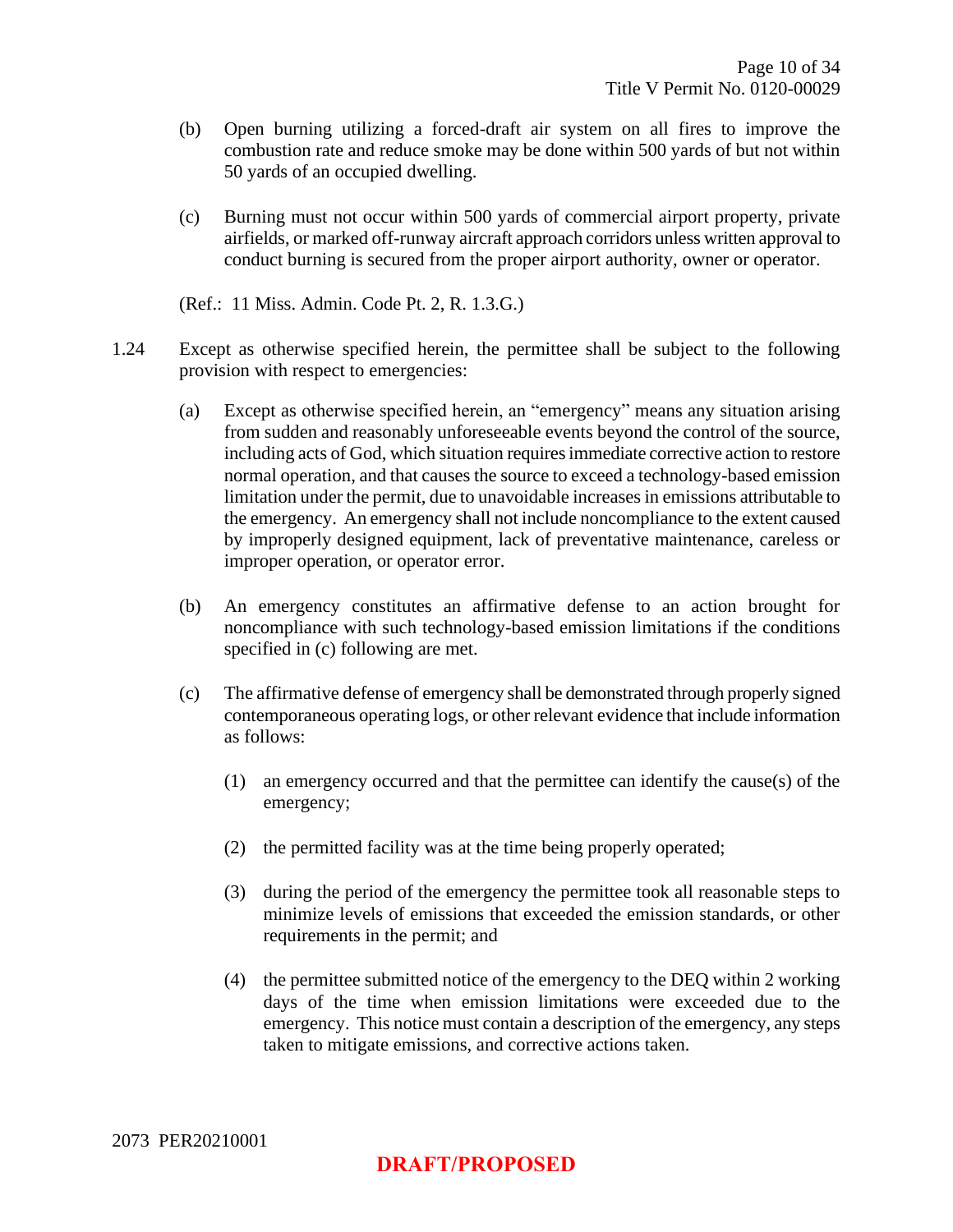- (d) In any enforcement proceeding, the permittee seeking to establish the occurrence of an emergency has the burden of proof.
- (e) This provision is in addition to any emergency or upset provision contained in any applicable requirement specified elsewhere herein.
- (Ref.: 11 Miss. Admin. Code Pt. 2, R. 6.3.G.)
- 1.25 Except as otherwise specified herein, the permittee shall be subject to the following provisions with respect to upsets, startups, and shutdowns.
	- (a) Upsets (as defined in 11 Miss. Admin. Code Pt. 2, R. 1.2.)
		- (1) For an upset, the Commission may pursue an enforcement action for noncompliance with an emission standard or other requirement of an applicable rule, regulation, or permit. In determining whether to pursue enforcement action, and/or the appropriate enforcement action to take, the Commission may consider whether the source has demonstrated through properly signed contemporaneous operating logs or other relevant evidence the following:
			- (i) An upset occurred and that the source can identify the cause(s) of the upset;
			- (ii) The source was at the time being properly operated;
			- (iii) During the upset the source took all reasonable steps to minimize levels of emissions that exceeded the emission standard or other requirement of an applicable rule, regulation, or permit;
			- (iv) That within 5 working days of the time the upset began, the source submitted a written report to the Department describing the upset, the steps taken to mitigate excess emissions or any other noncompliance, and the corrective actions taken and;
			- (v) That as soon as practicable but no later than 24 hours of becoming aware of an upset that caused an immediate adverse impact to human health or the environment beyond the source boundary or caused a general nuisance to the public, the source provided notification to the Department.
		- (2) In any enforcement proceeding by the Commission, the source seeking to establish the occurrence of an upset has the burden of proof.
		- (3) This provision is in addition to any upset provision contained in any applicable requirement.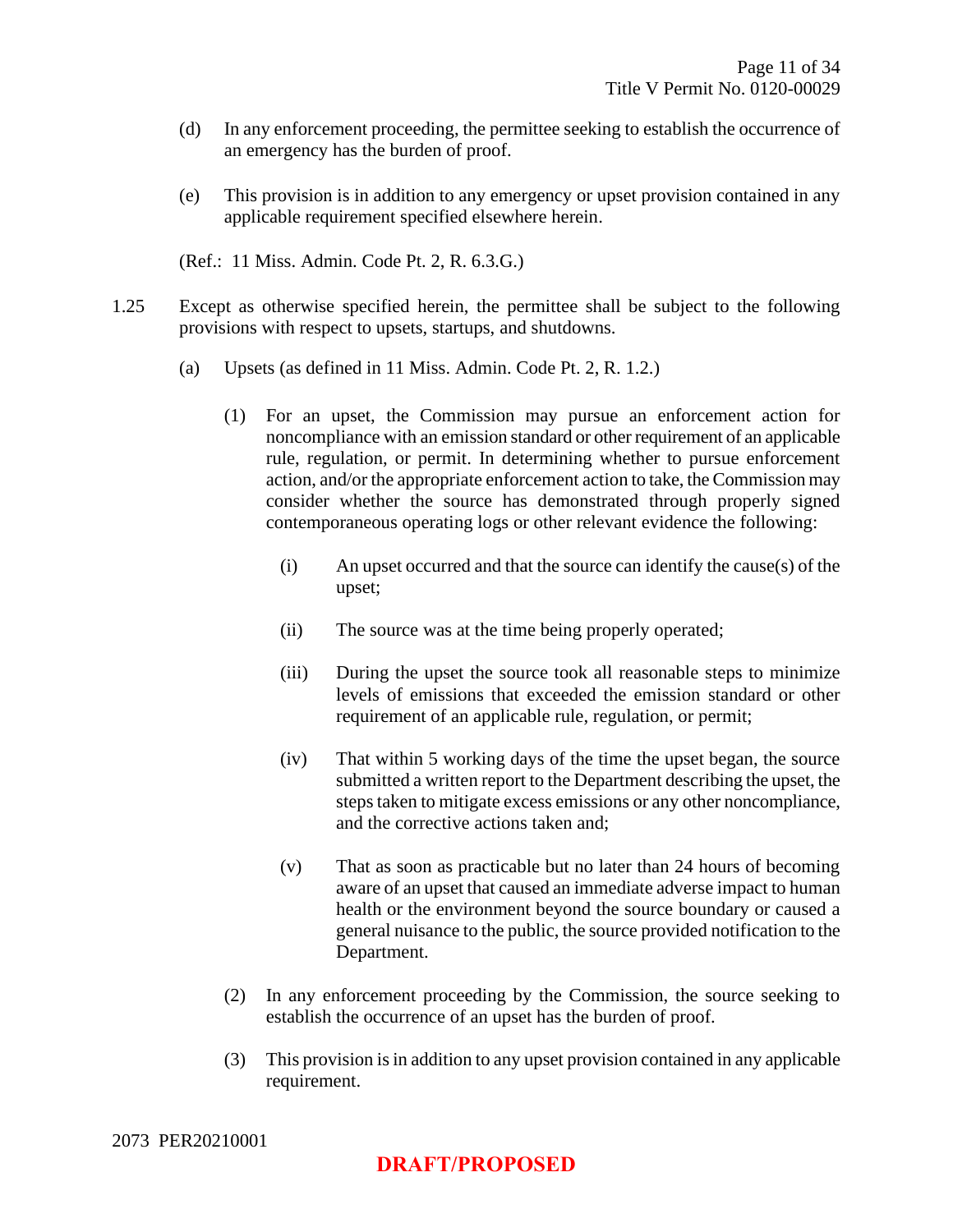- (4) These upset provisions apply only to enforcement actions by the Commission and are not intended to prohibit EPA or third party enforcement actions.
- (b) Startups and Shutdowns (as defined in 11 Miss. Admin. Code Pt. 2, R. 1.2.)
	- (1) Startups and shutdowns are part of normal source operation. Emission limitations apply during startups and shutdowns unless source specific emission limitations or work practice standards for startups and shutdowns are defined by an applicable rule, regulation, or permit.
	- (2) Where the source is unable to comply with existing emission limitations established under the State Implementation Plan (SIP) and defined in this regulation, 11 Mississippi Administrative Code, Part 2, Chapter 1, the Department will consider establishing source specific emission limitations or work practice standards for startups and shutdowns. Source specific emission limitations or work practice standards established for startups and shutdowns are subject to the requirements prescribed in 11 Miss. Admin. Code Pt. 2, R.  $1.10.B(2)(a)$  through (e).
	- (3) Where an upset as defined in Rule 1.2 occurs during startup or shutdown, see the upset requirements above.

(Ref.: 11 Miss. Admin. Code Pt. 2, R. 1.10.)

1.26 The permittee shall comply with all applicable standards for demolition and renovation activities pursuant to the requirements of 40 CFR Part 61, Subpart M, as adopted by reference in Regulation 11 Miss Admin. Code Pt. 2, R. 1.8. The permittee shall not be required to obtain a modification of this permit in order to perform the referenced activities.

(Ref.: 11 Miss. Admin. Code Pt. 2, R. 1.8.)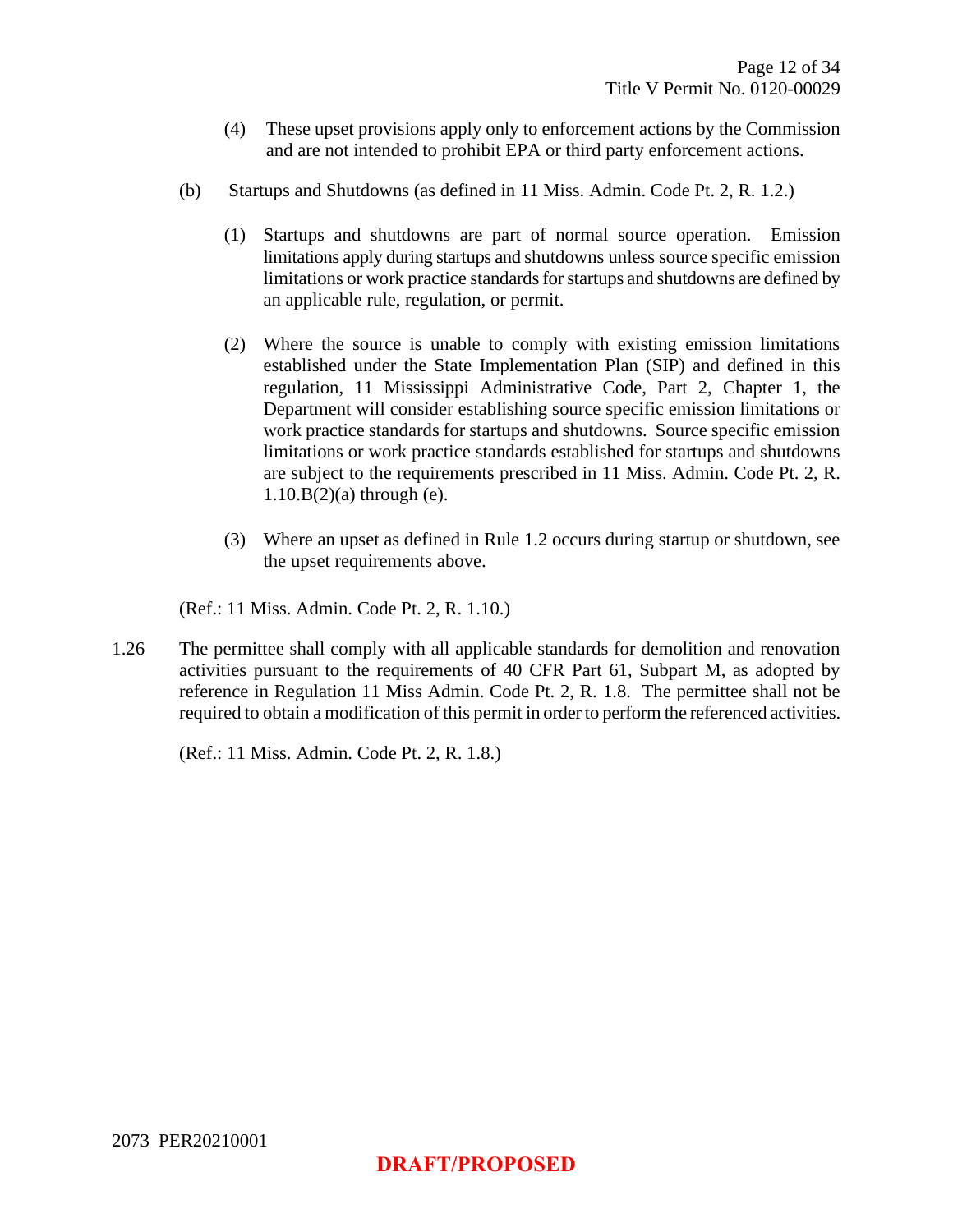## SECTION 2. EMISSION POINTS & POLLUTION CONTROL DEVICES

| <b>Emission Point</b> | <b>Description</b>                                                                                                                                          |
|-----------------------|-------------------------------------------------------------------------------------------------------------------------------------------------------------|
| AA-000                | Plant Wide Fugitive Emissions                                                                                                                               |
| AA-002                | 2,500 Horsepower (HP) Cooper Bessemer Natural Gas Fired Two Stroke Lean Burn (2SLB) Spark<br>Ignition (SI) Compressor Engine (Serial #42717, Ref No. 20101) |
| AA-003                | 2,500 HP Cooper Bessemer Natural Gas Fired 2SLB SI Compressor Engine (Serial # 42716, Ref No.<br>20102)                                                     |
| AA-004                | 2,500 HP Cooper Bessemer Natural Gas Fired 2SLB SI Compressor Engine (Serial #42718, Ref No.<br>20103)                                                      |
| AA-005                | 2,500 HP Cooper Bessemer Natural Gas Fired 2SLB SI Compressor Engine (Serial # 42720, Ref No.<br>20104)                                                     |
| AA-006                | 2,500 HP Cooper Bessemer Natural Gas Fired 2SLB SI Compressor Engine (Serial # 42719, Ref No.<br>20105)                                                     |
| AA-007                | 2,500 HP Cooper Bessemer Natural Gas Fired 2SLB SI Compressor Engine (Serial # 43831, Ref No.<br>20106)                                                     |
| AA-008                | 2,500 HP Cooper Bessemer Natural Gas Fired 2SLB SI Compressor Engine (Serial # 43832, Ref No.<br>20107)                                                     |
| AA-009                | 2,500 HP Cooper Bessemer Natural Gas Fired 2SLB SI Compressor Engine (Serial # 43834, Ref No.<br>20108)                                                     |
| AA-010                | 2,500 HP Cooper Bessemer Natural Gas Fired 2SLB SI Compressor Engine (Serial # 44415, Ref No.<br>20109)                                                     |
| AA-011                | 2,500 HP Cooper Bessemer Natural Gas Fired 2SLB SI Compressor Engine (Serial #44416, Ref No.<br>20110)                                                      |
| AA-012                | 2,500 HP Cooper Bessemer Natural Gas Fired 2SLB SI Compressor Engine (Serial #44611, Ref No.<br>20111)                                                      |
| AA-013                | 2,500 HP Cooper Bessemer Natural Gas Fired 2SLB SI Compressor Engine (Serial #44612, Ref No.<br>20112)                                                      |
| $AA-014$              | 2,500 HP Cooper Bessemer Natural Gas Fired 2SLB SI Compressor Engine (Serial #44610, Ref No.<br>20113)                                                      |
| AA-015                | 2,500 HP Cooper Bessemer Natural Gas Fired 2SLB SI Compressor Engine (Serial #44613, Ref No.<br>20114)                                                      |
| AA-016                | 440 HP LeRoi Natural Gas Fired Four Stroke Rich Burn (4SRB) SI Emergency Generator Engine<br>(Serial # 59X125, Ref. No. 20135)                              |
| AA-017                | 440 HP LeRoi Natural Gas Fired 4SRB SI Emergency Generator Engine (Serial # 59X306, Ref. No.<br>20136)                                                      |
| AA-018                | 2,405 gallon horizontal fixed roof condensate storage tank (Ref. No. 201-V-5AT-1)                                                                           |
| AA-019                | 2,405 gallon horizontal fixed roof condensate storage tank (Ref. No. 201-V-5AT-2)                                                                           |
| AA-020                | 2,405 gallon horizontal fixed roof condensate storage tank (Ref. No. 201-V-5AT-3)                                                                           |
| AA-021                | 1,300 gallon horizontal fixed roof condensate storage tank (Ref. No. 201-V-5AT-4)                                                                           |
| AA-022                | 1,300 gallon horizontal fixed roof condensate storage tank (Ref. No. 201-V-5AT-5)                                                                           |

## **DRAFT/PROPOSED**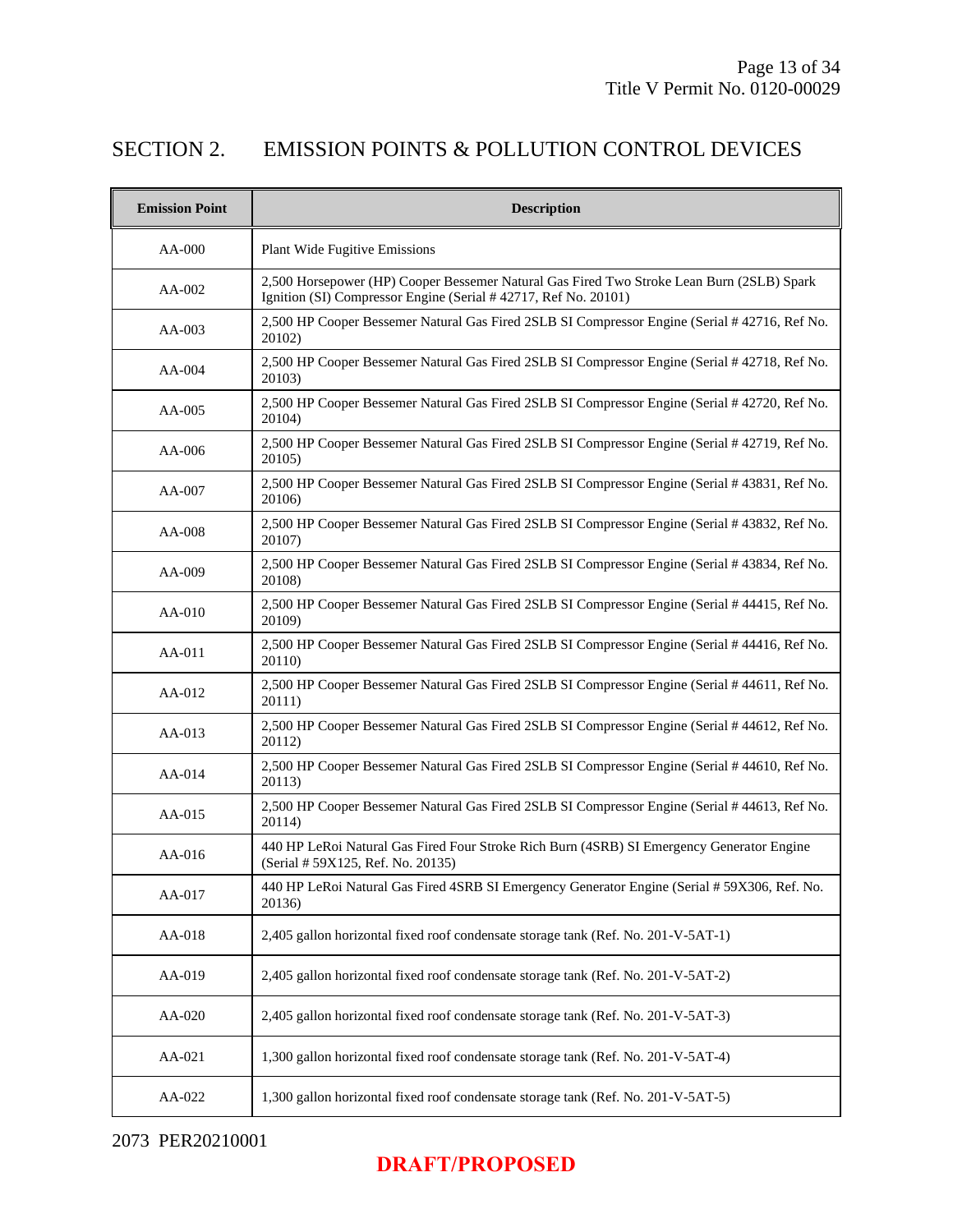| <b>Emission Point</b> | <b>Description</b>                                                                                                         |
|-----------------------|----------------------------------------------------------------------------------------------------------------------------|
| $AA-023$              | <b>Truck Tank Loading</b>                                                                                                  |
| $AA-024$              | Natural Gas Blowdowns                                                                                                      |
| $AA-025$              | 126 HP John Deere Diesel Fired Compression Ignition (CI) Emergency Generator Engine (Model #<br>4045HF285, Ref. No. 20137) |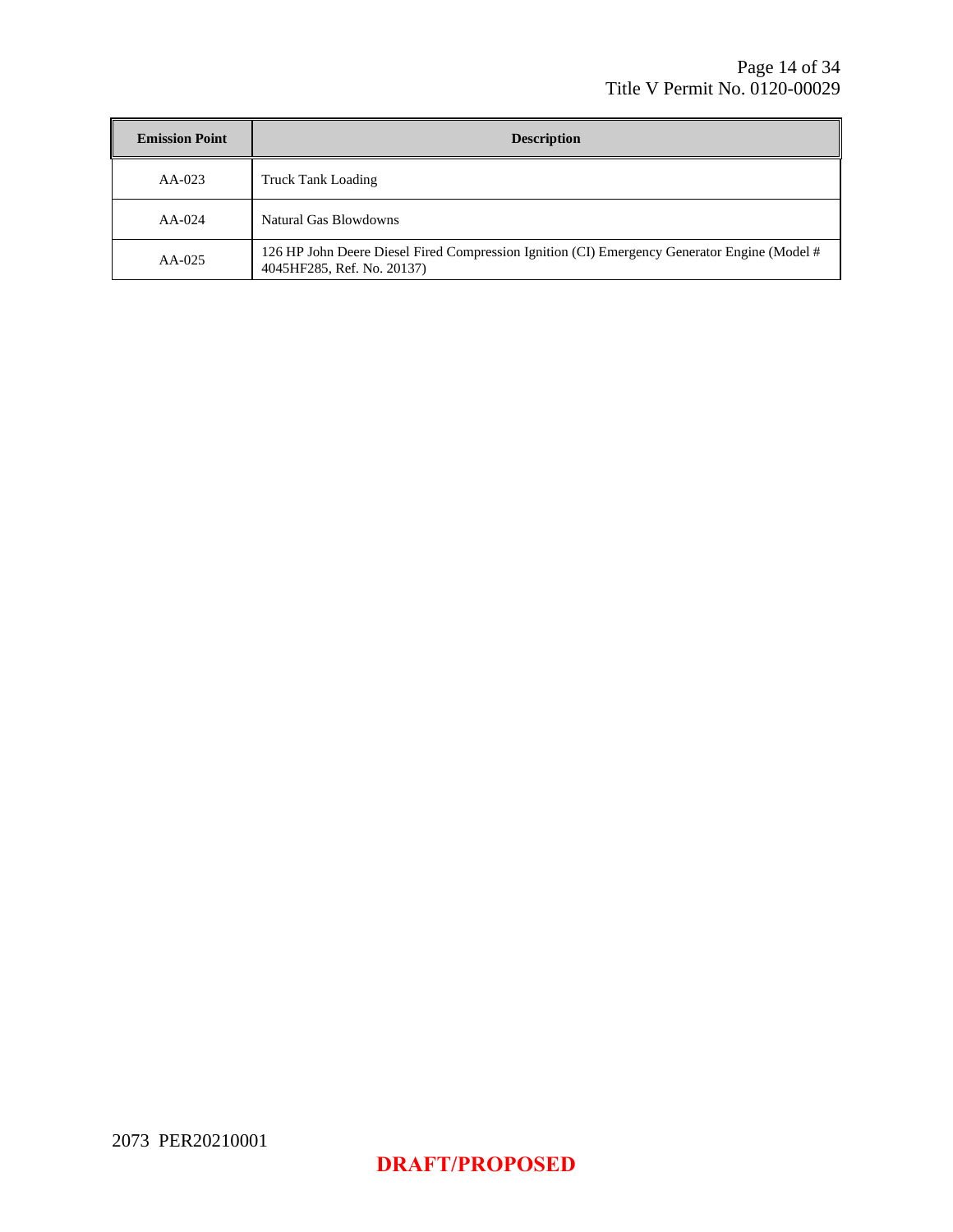## SECTION 3. EMISSION LIMITATIONS & STANDARDS

#### A. Facility-Wide Emission Limitations & Standards

- 3.A.1 Except as otherwise specified or limited herein, the permittee shall not cause, permit, or allow the emission of smoke from a point source into the open air from any manufacturing, industrial, commercial or waste disposal process which exceeds forty (40) percent opacity subject to the exceptions provided in (a)  $\&$  (b).
	- (a) Startup operations may produce emissions which exceed 40% opacity for up to fifteen (15) minutes per startup in any one hour and not to exceed three (3) startups per stack in any twenty-four (24) hour period.
	- (b) Emissions resulting from soot blowing operations shall be permitted provided such emissions do not exceed 60 percent opacity, and provided further that the aggregate duration of such emissions during any twenty-four (24) hour period does not exceed ten (10) minutes per billion BTU gross heating value of fuel in any one hour.
	- (Ref.: 11 Miss. Admin. Code Pt. 2, R. 1.3.A.)
- 3.A.2 Except as otherwise specified or limited herein, the permittee shall not cause, allow, or permit the discharge into the ambient air from any point source or emissions, any air contaminant of such opacity as to obscure an observer's view to a degree in excess of 40% opacity, equivalent to that provided in Condition 3.A.1. This shall not apply to vision obscuration caused by uncombined water droplets.

(Ref.: 11 Miss. Admin. Code Pt. 2, R. 1.3.B.)

- 3.A.3 For the entire facility, the permittee shall not cause, permit, or allow the emission of particles or any contaminants in sufficient amounts or of such duration from any process as to be injurious to humans, animals, plants, or property, or to be a public nuisance, or create a condition of air pollution.
	- (a) The permittee shall not cause or permit the handling, transporting, or storage of any material in a manner which allows or may allow unnecessary amounts of particulate matter to become airborne.
	- (b) When dust, fumes, gases, mist, odorous matter, vapors, or any combination thereof escape from a building or equipment in such a manner and amount as to cause a nuisance to property other than that from which it originated or to violate any other provision of 11 Miss. Admin. Code Pt. 2, Ch. 1, the Commission may order such corrected in a way that all air and gases or air and gasborne material leaving the building or equipment are controlled or removed prior to discharge to the open air.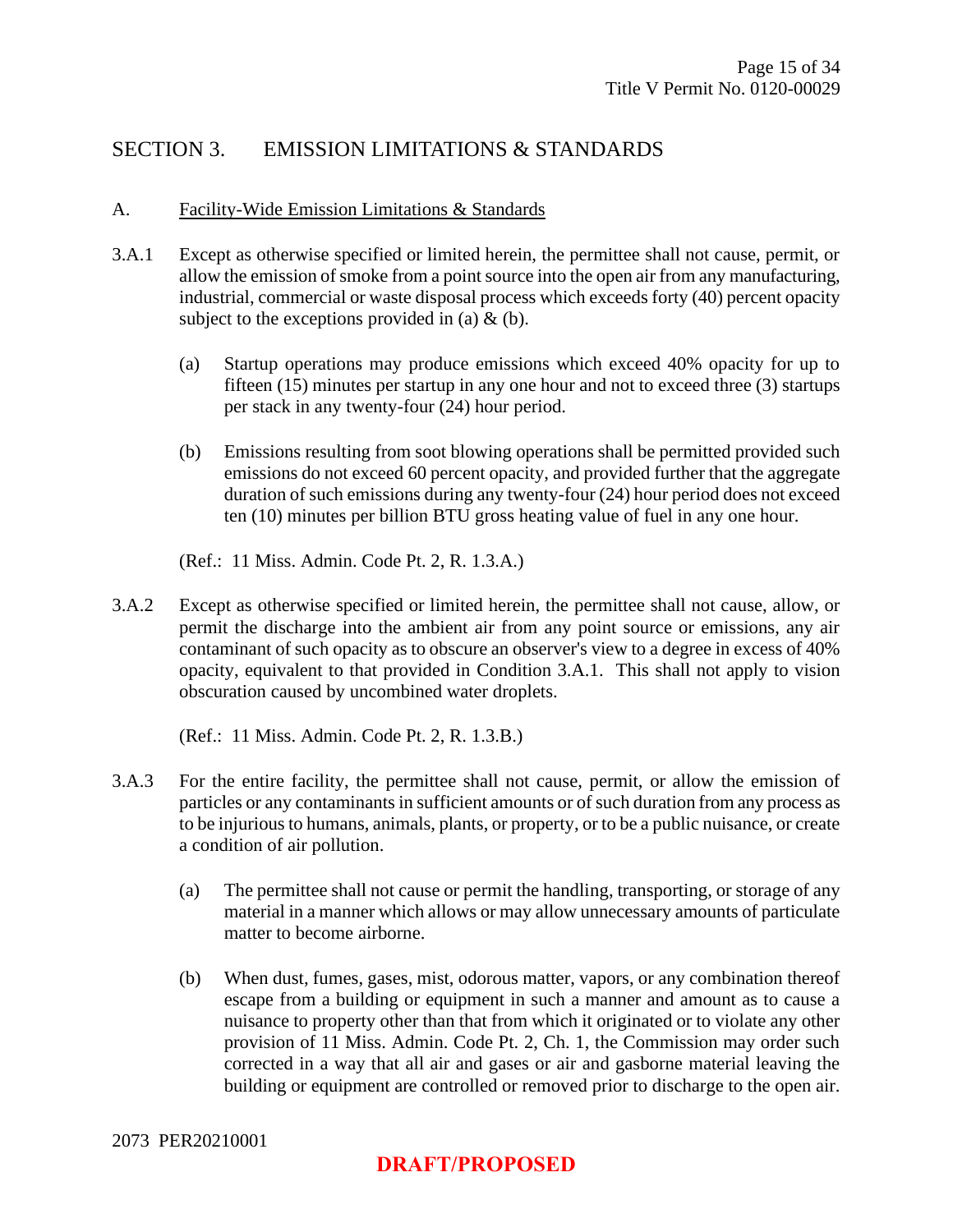#### (Ref.: 11 Miss. Admin. Code Pt. 2, R. 1.3.C.)

#### B. Emission Point Specific Emission Limitations & Standards

| Emission<br>Point(s)                             | Applicable Requirement                                                                                                                                    | Condition<br>Number(s) | Pollutant/<br>Parameter  | Limit/Standard                                                                                   |
|--------------------------------------------------|-----------------------------------------------------------------------------------------------------------------------------------------------------------|------------------------|--------------------------|--------------------------------------------------------------------------------------------------|
| $AA-002$                                         | 11 Miss. Admin. Code Pt. 2, R.<br>1.3. $D(1)(b)$                                                                                                          | 3.B.1                  | <b>PM</b>                | E=0.8808 *I -0.1667                                                                              |
| through<br>AA-015                                | 11 Miss. Admin. Code Pt. 2, R.<br>$2.2.B.(11)$ ., as established in the<br>Air Construction Permit issued<br>September 18, 2015                           | 3.B.2                  | CO                       | 978.76 MMSCF/YR of pipeline quality<br>natural gas on a rolling 12-month basis of<br>total usage |
| AA-016,<br>AA-017,<br>and<br>AA-025              | 11 Miss. Admin. Code Pt. 2, R.<br>1.3. $D(1)(a)$                                                                                                          | 3.B.3                  | <b>PM</b>                | 0.6 lb/MMBTU                                                                                     |
| $AA-002$<br>through<br>AA-017<br>and<br>$AA-025$ | <b>NESHAP</b> for Stationary<br>Reciprocating Internal<br>Combustion Engines (RICE), 40<br>CFR 63, Subpart ZZZZ<br>40 CFR 63.6580; 63.6585; and           | 3.B.4                  | HAPs                     | <b>MACT</b> Applicability                                                                        |
|                                                  | $63.6590(a)(1)(ii)$ , (b)(3), and<br>(c)(4); Subpart ZZZZ                                                                                                 |                        |                          |                                                                                                  |
| $AA-016$<br>and<br>AA-017                        | 40 CFR 63.6640(f), Subpart<br><b>ZZZZ</b>                                                                                                                 | 3.B.5                  | Operating<br>Restriction | <b>Emergency Operational Requirements</b>                                                        |
|                                                  | <b>NSPS</b> for Stationary<br>Compression Ignition Internal<br>Combustion Engines, 40 CFR<br>60, Subpart IIII<br>40 CFR 60.4200(a)(2)(i),<br>Subpart IIII | 3.B.6                  | $NMHC+NOx$<br>CO, and PM | <b>NSPS</b> Applicability                                                                        |
| $AA-025$                                         | 40 CFR 60.4205(b);<br>$60.4202(a)(2)$ ; 60.4206;<br>$60.4211(a)(3)$ ; and 89.112(a),<br>Subpart IIII                                                      | 3.B.7                  |                          | 4.0 g/kw-hr NMHC+NO <sub>x</sub> ,<br>5.0 g/kw-hr CO, and<br>$0.3$ g/kw-hr PM                    |
|                                                  | 40 CFR 60.4207(b), Subpart IIII                                                                                                                           | 3.B.8                  | Operating<br>Restriction | <b>Operational Requirement</b>                                                                   |
|                                                  | 40 CFR 60.4211(c), Subpart IIII                                                                                                                           | 3.B.9                  | Operating<br>Restriction | <b>Operational Requirements</b>                                                                  |
|                                                  | 40 CFR 60.4211(f), Subpart IIII                                                                                                                           | 3.B.10                 | Operating<br>Restriction | <b>Emergency Operational Requirements</b>                                                        |

3.B.1 For Emission Points AA-002 through AA-015, the permittee shall not have particulate emissions from fossil fuel burning installations of greater than 10 MMBTU/hr heat input that exceeds the emission rate as determined by the relationship:

 $E = 0.8808 * I^{-0.1667}$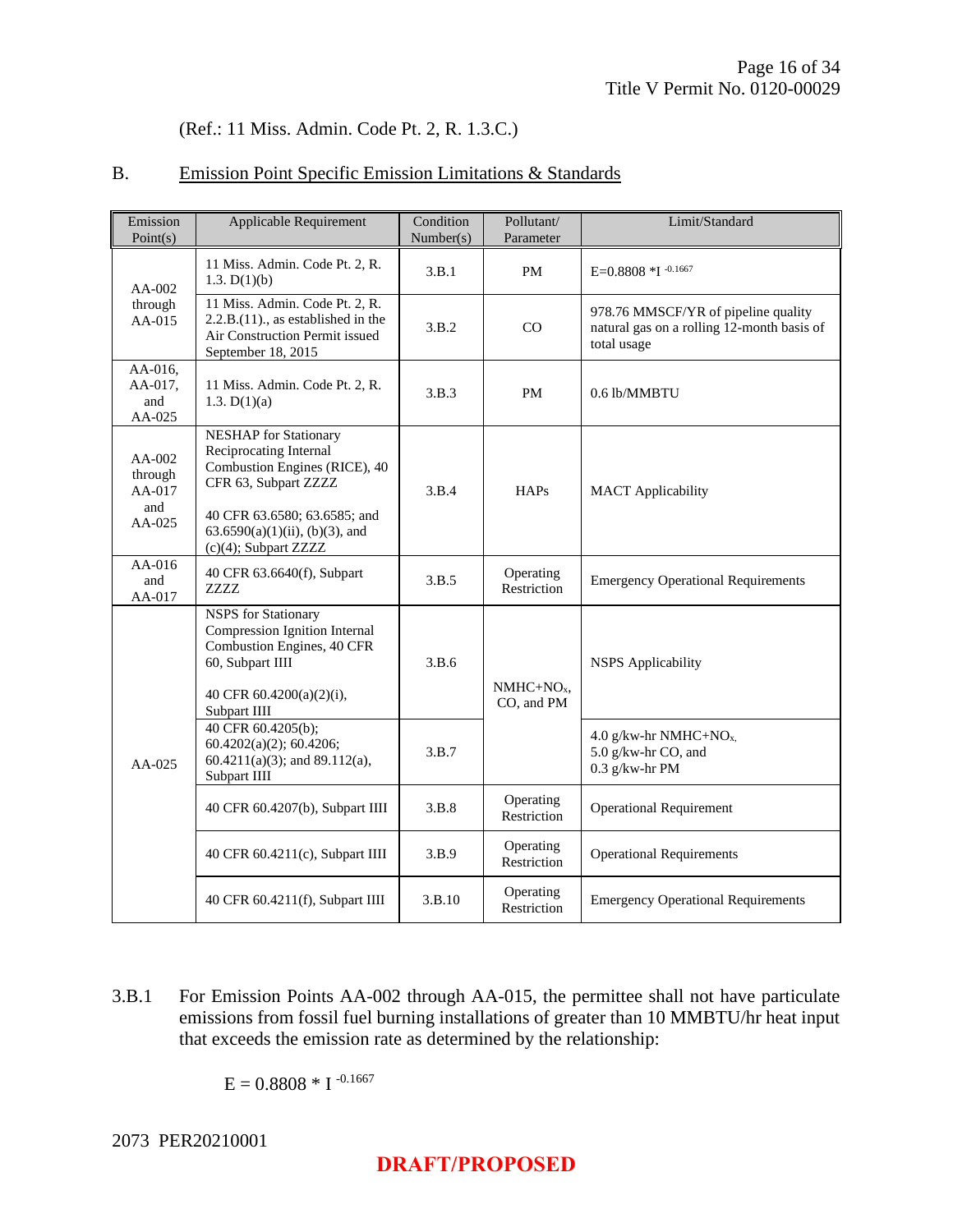where E is the emission rate in pounds per million BTU per hour heat input and I is the heat input in millions of BTU per hour.

(Ref.: 11 Miss. Admin. Code Pt. 2, R. 1.3.D(1)(b))

3.B.2 For Emission Points AA-002 through AA-015, the compressor engines are limited to a total of 978.76 MMSCF/YR of pipeline quality natural gas on a rolling 12-month basis of total usage.

(Ref.: 11 Miss. Admin. Code Pt. 2, R. 2.2.B.(11)., as established in the Air Construction Permit issued September 18, 2015)

3.B.3 For Emission Points AA-016, AA-017, and AA-025, the permittee shall not have particulate emissions from fossil fuel burning installations of less than 10 MMBTU/hr heat input that exceeds 0.6 lb/MMBTU.

(Ref.: 11 Miss. Admin. Code Pt. 2, R. 1.3. D(1)(a))

3.B.4 For Emission Points AA-002 through AA-017 and AA-025, the permittee is subject to and shall comply with all applicable requirements of the National Emission Standards for Hazardous Air Pollutants (HAP) for Stationary Combustion Engines, 40 CFR 63, Subpart ZZZZ.

Emission Points AA-002 through AA-015 are existing spark ignition two stroke lean burn (2SLB) stationary RICE with a site rating of more than 500 HP located at a major source of HAPs. As such, these engines are not required to meet the requirements of 40 CFR 63, Subpart ZZZ, or the General Provisions in Subpart A.

Emission Points AA-016 and AA-017 are existing spark ignition emergency stationary engines with a site rating less than 500 HP located at a major source of HAPs. As such, these emission points shall meet the operational and scheduled maintenance requirements of 40 CFR 63, Subpart ZZZZ.

Emission Point AA-025 is a new compression ignition four stroke rich burn (4SRB) emergency engine with a site rating less than 500 HP located at a major source of HAPs. As such, this engine shall meet the requirements of 40 CFR Part 63, Subpart ZZZZ by meeting the requirements of 40 CFR Part 60, Subpart IIII, for compression ignition engines. No further requirements apply for such engines under 40 CFR Part 63, Subpart ZZZZ.

(Ref.: 40 CFR 63.6580; 63.6585; and 63.6590(a)(1)(ii), (b)(3), and (c)(4); Subpart ZZZZ)

3.B.5 For Emission Points AA-016 and AA-017, the permittee shall operate the emergency stationary RICE according to the requirements below. Any operation other than emergency operation, maintenance and testing, and operation in non-emergency situations for 50 hours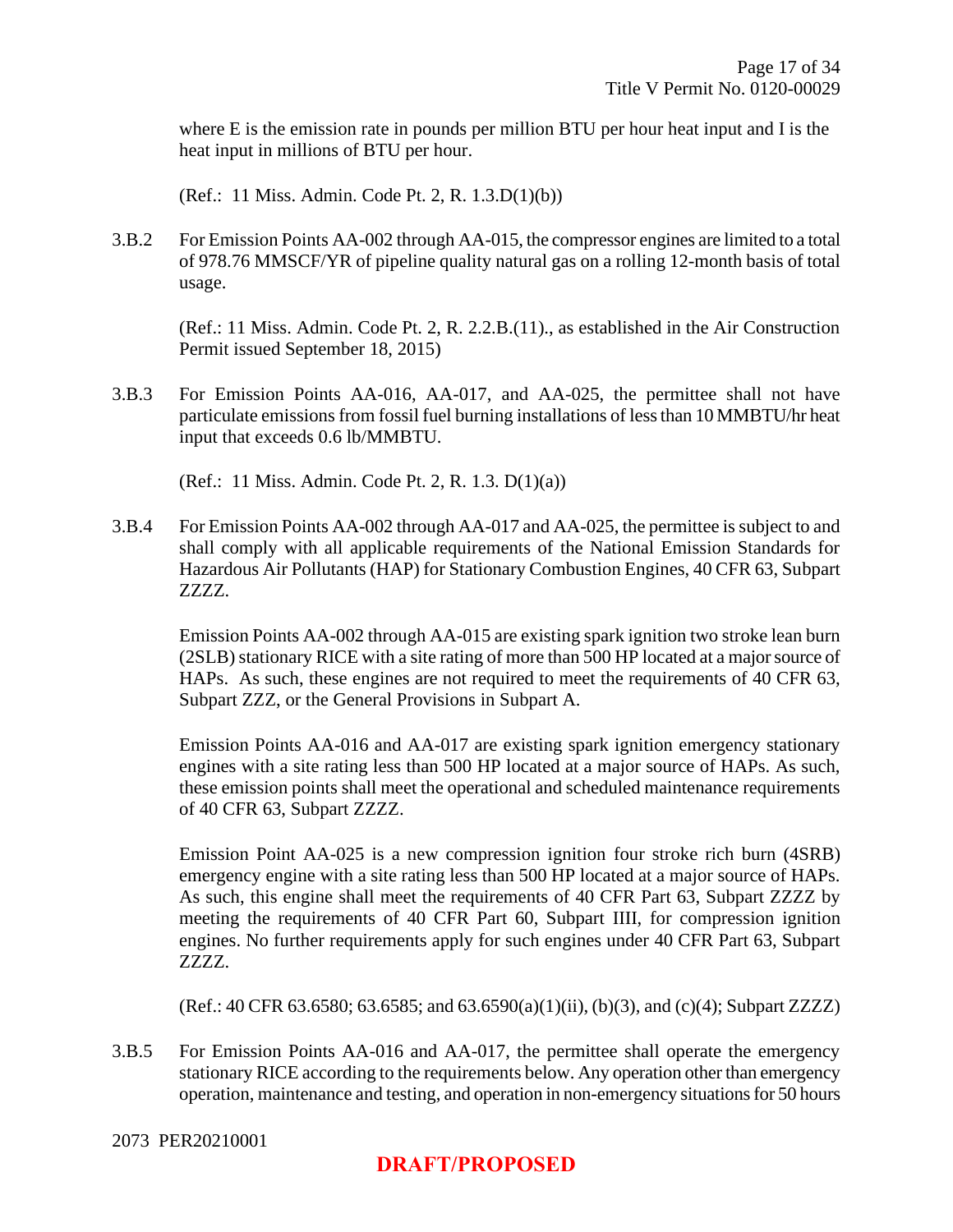per year is prohibited. If the permittee does not operate the engine according to the requirements below, the engine will not be considered an emergency engine under these subparts and shall meet all requirements for non-emergency engines.

- (a) There is no time limit on the use of emergency stationary RICE in emergency situations.
- (b) The permittee may operate the emergency stationary RICE for a maximum of 100 hours per calendar year. Any operation for non-emergency situations as allowed by (c) below counts as part of the 100 hours per calendar year allowed. Emergency stationary RICE may be operated for maintenance checks and readiness testing, provided that the tests are recommended by federal, state or local government, the manufacturer, the vendor, the regional transmission organization or equivalent balancing authority and transmission operator, or the insurance company associated with the engine. The permittee may petition the DEQ for approval of additional hours to be used for maintenance checks and readiness testing, but a petition is not required if the permittee maintains records indicating that federal, state, or local standards require maintenance and testing of emergency RICE beyond 100 hours per calendar year.
- (c) Each engine may be operated for up to 50 hours per calendar year in non-emergency situations. The 50 hours of operation in non-emergency situations are counted as part of the 100 hours per calendar year for maintenance and testing.

(Ref.: 40 CFR 63.6640(f), Subpart ZZZZ)

3.B.6 For Emission Point AA-025, the permittee is subject to and shall comply with all applicable requirements of the New Source Performance Standard for Stationary Compressor Ignition Internal Combustion Engines in 40 CFR 60, Subpart IIII, and the General Provisions in Subpart A.

(Ref.: 40 CFR 60.4200(a)(2)(i), Subpart IIII)

3.B.7 For Emission Point AA-025, Nitrogen Oxides plus Total Non-Methane Hydrocarbons (NMHC + NOx) emissions are limited to 4.0 grams per kilowatt-hour (g/kw-hr); Carbon Monoxide (CO) emissions are limited to 5.0 g/kw-hr; and Particulate Matter (PM) emissions are limited to 0.3 g/kw-hr. The permittee shall operate and maintain the engine to achieve these emission standards over the entire life of the engine.

(Ref: 40 CFR 60.4205(b), 40 CFR 60.4202(a)(2), 40 CFR 60.4206, 40 CFR 60.4211(a)(3), and 40 CFR 89.112(a), Subpart IIII)

3.B.8 For Emission Point AA-025, the permittee shall use diesel fuel that meets the requirements of 40 CFR 1090.305 for nonroad diesel fuel. The fuel shall have a maximum sulfur content of 15 ppm and a minimum cetane index of 40 or a maximum aromatic content of 35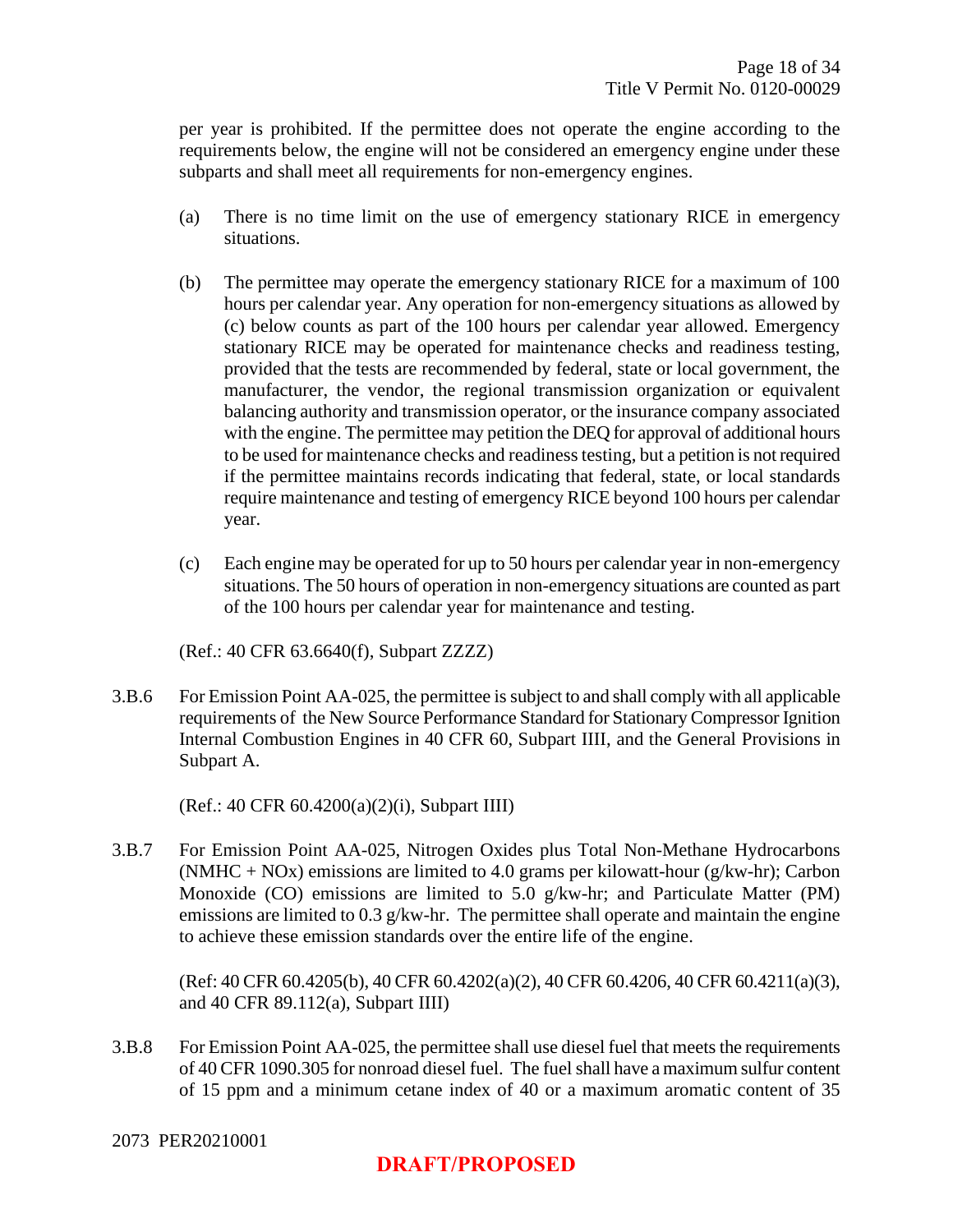percent volume.

(Ref.: 40 CFR 60.4207(b), Subpart IIII)

3.B.9 For Emission Point AA-025, the permittee shall comply with the emission standards specified in 40 CFR 60.4205(b) by purchasing an engine certified to the emission standards in 40 CFR 60.4205(b) for the same model year and maximum engine power. The engine shall be installed and configured according to the manufacturer's emission-related specifications.

(Ref.: 40 CFR 60.4211(c), Subpart IIII)

- 3.B.10 For Emission Point AA-025, the permittee shall operate the emergency stationary ICE according to the requirements below. In order for the engine to be considered an emergency stationary ICE, any operation other than emergency operation, maintenance and testing, emergency demand response, and operation in non-emergency situations for 50 hours per year, as described below, is prohibited. If the engine is not operated according to these requirements, the engine will not be considered an emergency engine under Subpart IIII and shall meet all requirements for non-emergency engines.
	- (a) There is no time limit on the use of emergency stationary ICE in emergency situations.
	- (b) The engine may be operated for a maximum of 100 hours per calendar year for maintenance checks and readiness testing, provided that the tests are recommended by federal, state or local government, the manufacturer, the vendor, the regional transmission organization or equivalent balancing authority and transmission operator, or the insurance company associated with the engine. The permittee may petition the DEQ for approval of additional hours to be used for maintenance checks and readiness testing, but a petition is not required if the permittee maintains records indicating that federal, state, or local standards require maintenance and testing of engine beyond 100 hours per calendar year.
	- (c) The engine may be operated for up to 50 hours per calendar year in non-emergency situations. The 50 hours of operation in non-emergency situations are counted as part of the 100 hours per calendar year for maintenance and testing.

(Ref.: 40 CFR 60.4211(f), Subpart IIII)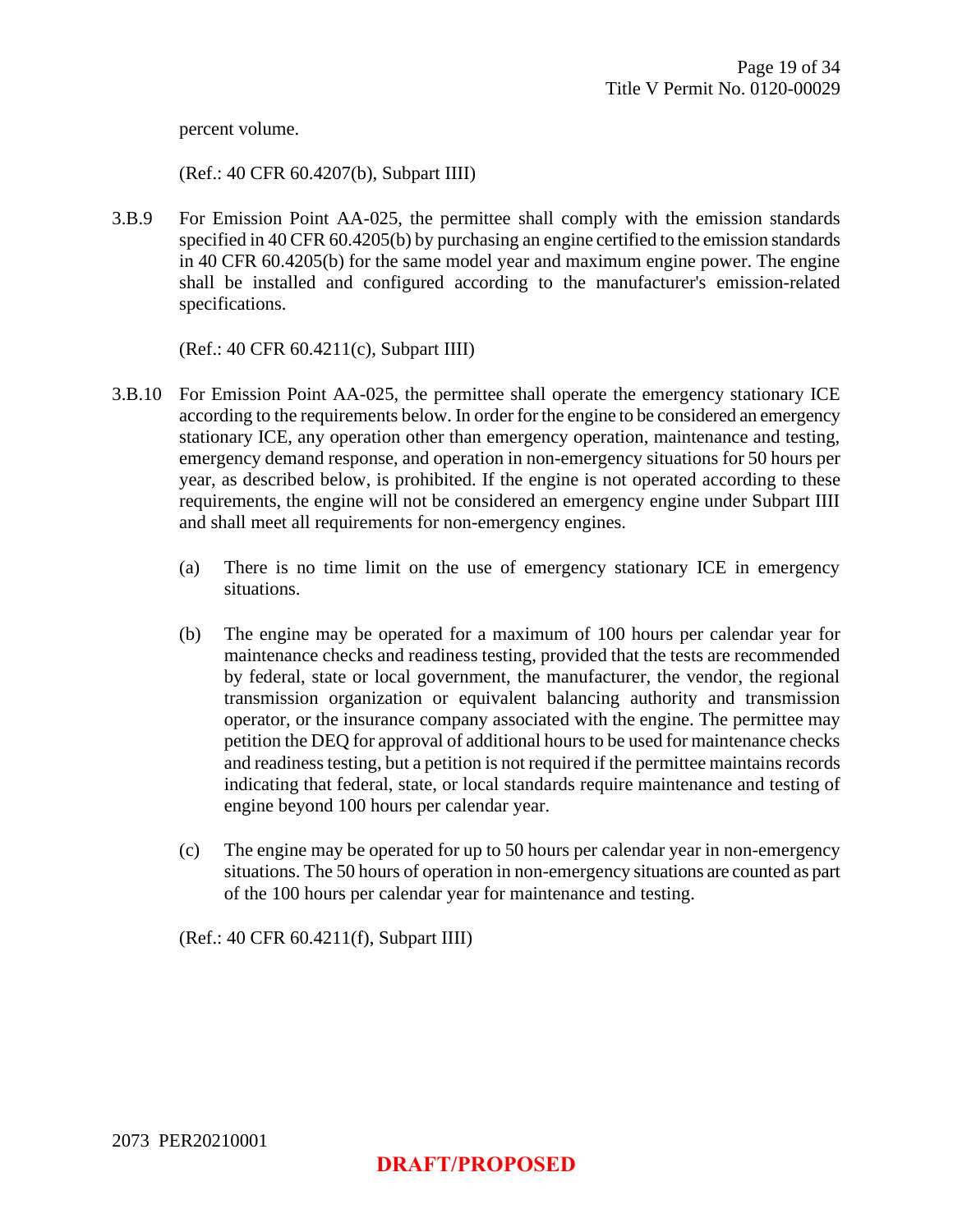| Applicable Requirement                            | Condition<br>Number(s) | Pollutant/<br>Parameter | Limit/Standard |
|---------------------------------------------------|------------------------|-------------------------|----------------|
| 11 Miss. Admin. Code Pt. 2, R.<br>$1.3.D(1)(a)$ . | 3.C.1                  | PM                      | 0.6 lbs/MMBTU  |
| 11 Miss. Admin. Code Pt. 2, R.<br>$1.4.A(1)$ .    | 3.C.2                  | SO <sub>2</sub>         | 4.8 lbs/MMBTU  |

#### C. Insignificant and Trivial Activity Emission Limitations & Standards

3.C.1 The maximum permissible emission of ash and/or particulate matter from fossil fuel burning installations of less than 10 million BTU per hour heat input shall not exceed 0.6 pounds per million BTU per hour heat input.

(Ref.: 11 Miss. Admin. Code Pt. 2, R. 1.3.D(1)(a).)

3.C.2 The maximum discharge of sulfur oxides from any fuel burning installation in which the fuel is burned primarily to produce heat or power by indirect heat transfer shall not exceed 4.8 pounds (measured as sulfur dioxide) per million BTU heat input.

(Ref.: 11 Miss. Admin. Code Pt. 2, R. 1.4.A(1).)

**There are no other requirements applicable to the insignificant activities listed in the source's Title V permit application.**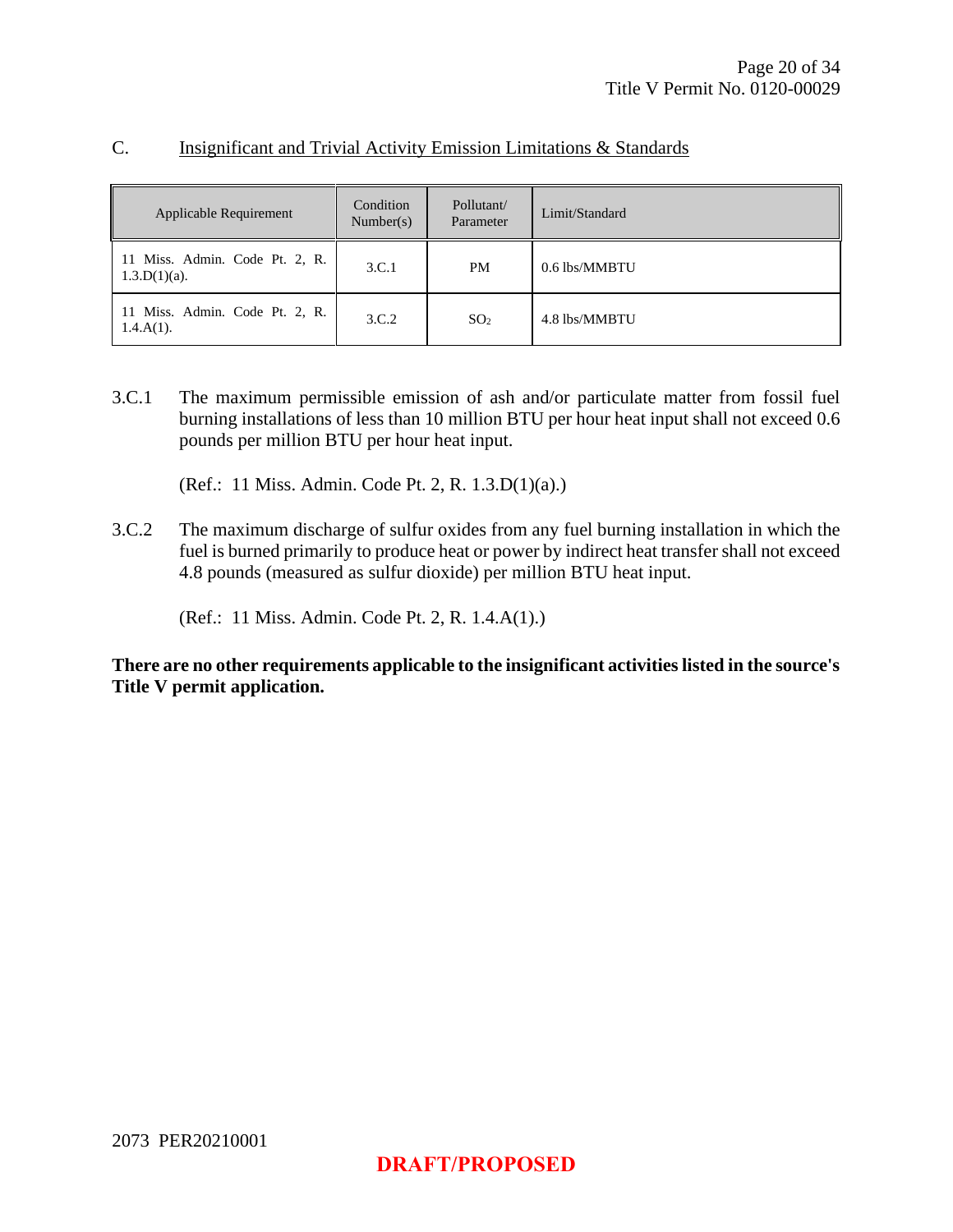#### D. Work Practice Standards

| Emission<br>Point(s)        | Applicable Requirement                                                                                            | Condition<br>Number(s) | Pollutant/<br>Parameter   | Limit/Standard                        |
|-----------------------------|-------------------------------------------------------------------------------------------------------------------|------------------------|---------------------------|---------------------------------------|
|                             | 40 CFR 63.6602, 63.6625(h),<br>$63.6625(i)$ , and Item 6 of and Footnotes<br>1 and 2 of Table 2c, Subpart ZZZZ    | 3.D.1                  | <b>HAPs</b>               | Scheduled Maintenance<br>Requirements |
| $AA-016$<br>and<br>$AA-017$ | 40 CFR 63.6605, Subpart ZZZZ                                                                                      | 3.D.2                  | Operating<br>Requirement  | <b>Minimizing Emissions</b>           |
|                             | 40 CFR $63.6625(e)(2)$ and Item 9 of<br>Table 6, Subpart ZZZZ                                                     | 3.D.3                  | Operating<br>Requirement  | <b>Operational Requirement</b>        |
|                             | 40 CFR 63.6625(f), Subpart ZZZZ                                                                                   | 3.D.4                  | Operating<br>Requirement  | <b>Operational Requirement</b>        |
|                             | 40 CFR 63.6640(a), Subpart ZZZZ                                                                                   | 3.D.5                  | HAPs                      | Continuous Compliance                 |
| $AA-025$                    | 40 CFR $60.4209(a)$ , $60.4211(a)(1)$ and<br>(2), Subpart IIII and 11 Miss. Admin.<br>Code Pt. 2, R. 2.2.B. (11). | 3.D.6                  | Operating<br>Requirements | <b>Operational Requirements</b>       |

- 3.D.1 For Emission Points AA-016 and AA-017, the permittee shall comply with the following requirements:
	- (a) Change the oil and filter every 500 hours of operation, or annually, whichever comes first;
	- (b) Inspect the spark plugs every 1,000 hours of operation, or annually, whichever comes first, and replace as necessary;
	- (c) Inspect all hoses and belts every 500 hours of operation, or annually, whichever comes first, and replace as necessary.

The permittee has the option of utilizing an oil analysis program in order to extend the specified oil change requirement in (a) above. The oil analysis shall be performed at the same frequency specified for changing the oil in (a). The analysis program shall at a minimum analyze the following three parameters: Total Base Number, viscosity, and percent water content. The condemning limits for these parameters are as follows: Total Base Number is less than 30 percent of the Total Base Number of the oil when new; viscosity of the oil has changed by more than 20 percent from the viscosity of the oil when new; or percent water content (by volume) is greater than 0.5. If all of these condemning limits are not exceeded, the permittee is not required to change the oil. If any of the limits are exceeded, the permittee shall change the oil within 2 business days of receiving the results of the analysis; if the engine is not in operation when the results of the analysis are received, the engine owner or operator shall change the oil within 2 business days or before commencing operation, whichever is later. The permittee shall keep records of the

#### 2073 PER20210001

#### **DRAFT/PROPOSED**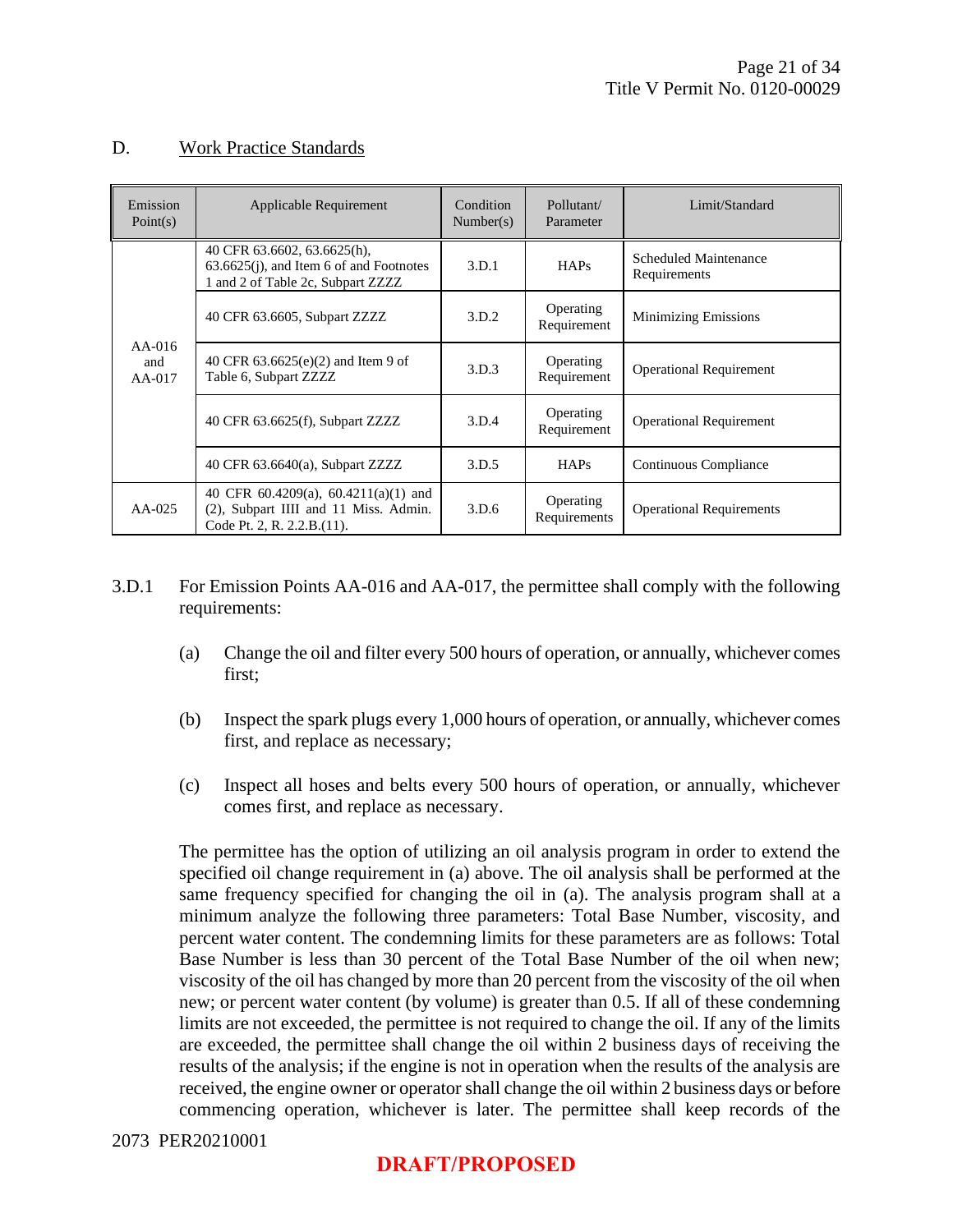parameters that are analyzed as part of the program, the results of the analysis, and the oil changes for the engine. The analysis program shall be part of the maintenance plan for the engine.

If the emergency engine is operating during an emergency and it is not possible to shut down the engine in order to perform the management practice requirements on the required schedule, or if performing the management practice on the required schedule would otherwise pose an unacceptable risk under federal, state, or local law, the management practice can be delayed until the emergency is over or the unacceptable risk under federal, state, or local law has abated. The management practice should be performed as soon as practicable after the emergency has ended or the unacceptable risk under federal, state, or local law has abated. Sources shall report any failure to perform the management practice on the schedule required and the federal, state or local law under which the risk was deemed unacceptable.

(Ref.: 40 CFR 63.6602, 63.6625(h), 63.6625(j), and Item 6 and Footnotes 1 and 2 of Table 2c, Subpart ZZZZ)

3.D.2 For Emission Points AA-016 and AA-017, the permittee shall be in compliance with the applicable emission limitations, operating limitations, and other requirements in Subpart ZZZZ at all times and shall at all times operate and maintain each engine, including associated air pollution control equipment and monitoring equipment, in a manner consistent with safety and good air pollution control practices for minimizing emissions. The general duty to minimize emissions does not require the permittee to make any further efforts to reduce emissions if levels required by Subpart ZZZZ have been achieved. Determination of whether such operation and maintenance procedures are being used will be based on information available to DEQ which may include, but is not limited to, monitoring results, review of operation and maintenance procedures, review of operation and maintenance records, and inspection of the sources.

(Ref.: 40 CFR 63.6605, Subpart ZZZZ)

3.D.3 For Emission Points AA-016 and AA-017, the permittee shall operate and maintain each engine and after-treatment control device (if any) according to the manufacturer's emissionrelated written instructions or the permittee shall develop the permittee's own maintenance plan which shall provide to the extent practicable for the maintenance and operation of each engine in a manner consistent with good air pollution control practice for minimizing emissions.

 $(Ref.: 40 CFR 63.6625(e)(2)$  and Item 9 of Table 6, Subpart ZZZZ)

2073 PER20210001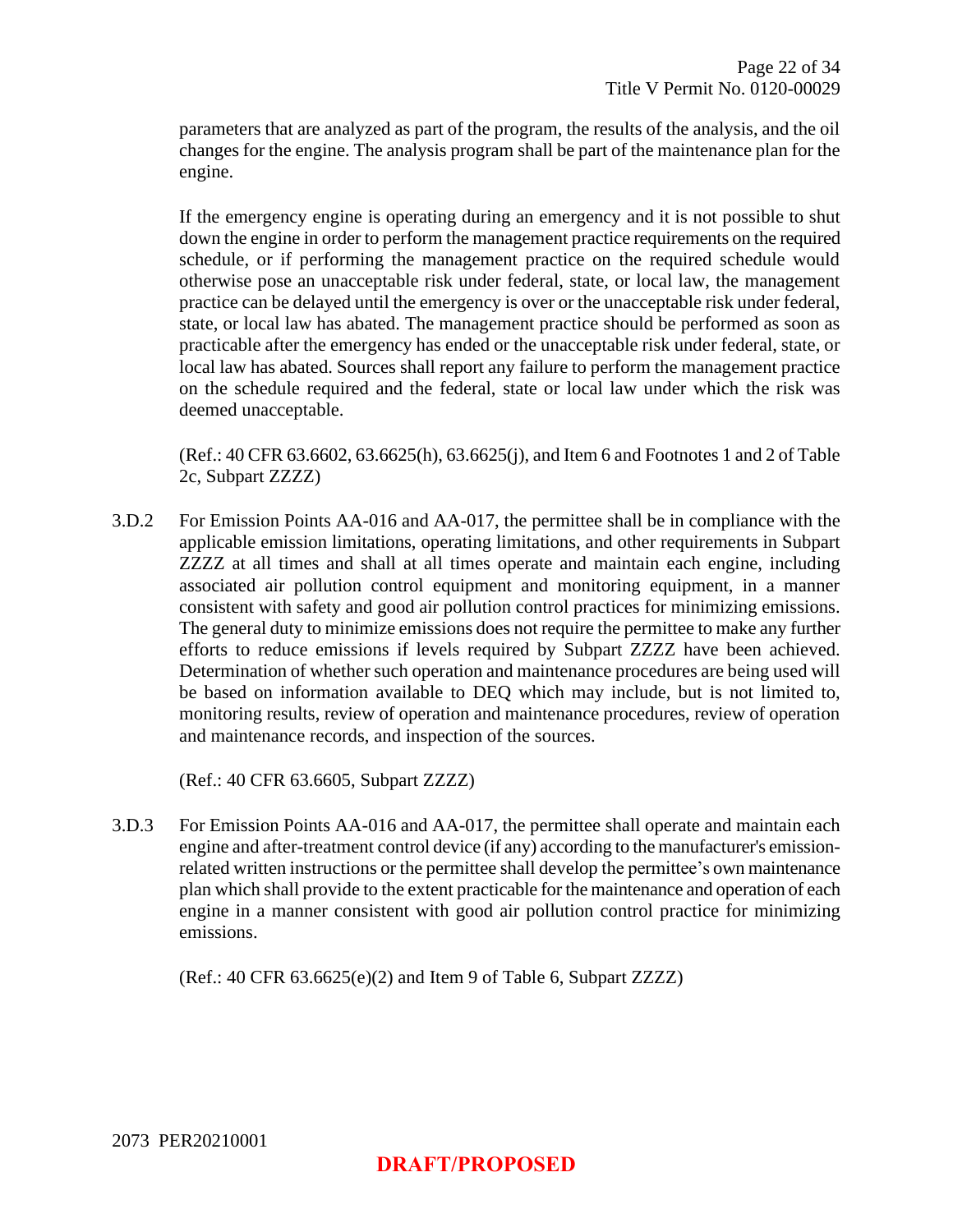3.D.4 For Emission Points AA-016 and AA-017, the permittee shall install and operate a nonresettable hour meter on each engine if one is not already installed.

(Ref.: 40 CFR 63.6625(f), Subpart ZZZZ)

3.D.5 For Emission Points AA-016 and AA-017, the permittee shall be in continuous compliance with the emission limitations, operating limitations, and other applicable requirements of Table 2c and Item 9 of Table 6 to Subpart ZZZZ.

(Ref.: 40 CFR 63.6640(a), Subpart ZZZZ)

- 3.D.6 For Emission Point AA-025, the permittee shall comply with the following requirements:
	- (a) Operate and maintain the stationary CI internal combustion engine and control device according to the manufacturer's emission-related written instructions. The permittee may change only those emission-related settings that are permitted by the manufacturer. The permittee shall also meet the requirements of 40 CFR parts 89, 94 and/or 1068, as applicable.
	- (b) The engine shall have a non-resettable hour meter if one is not already installed.

(Ref.: 40 CFR 60.4209(a), 4211(a)(1) and (2), Subpart IIII and 11 Miss. Admin. Code Pt. 2, R. 2.2.B.(11).)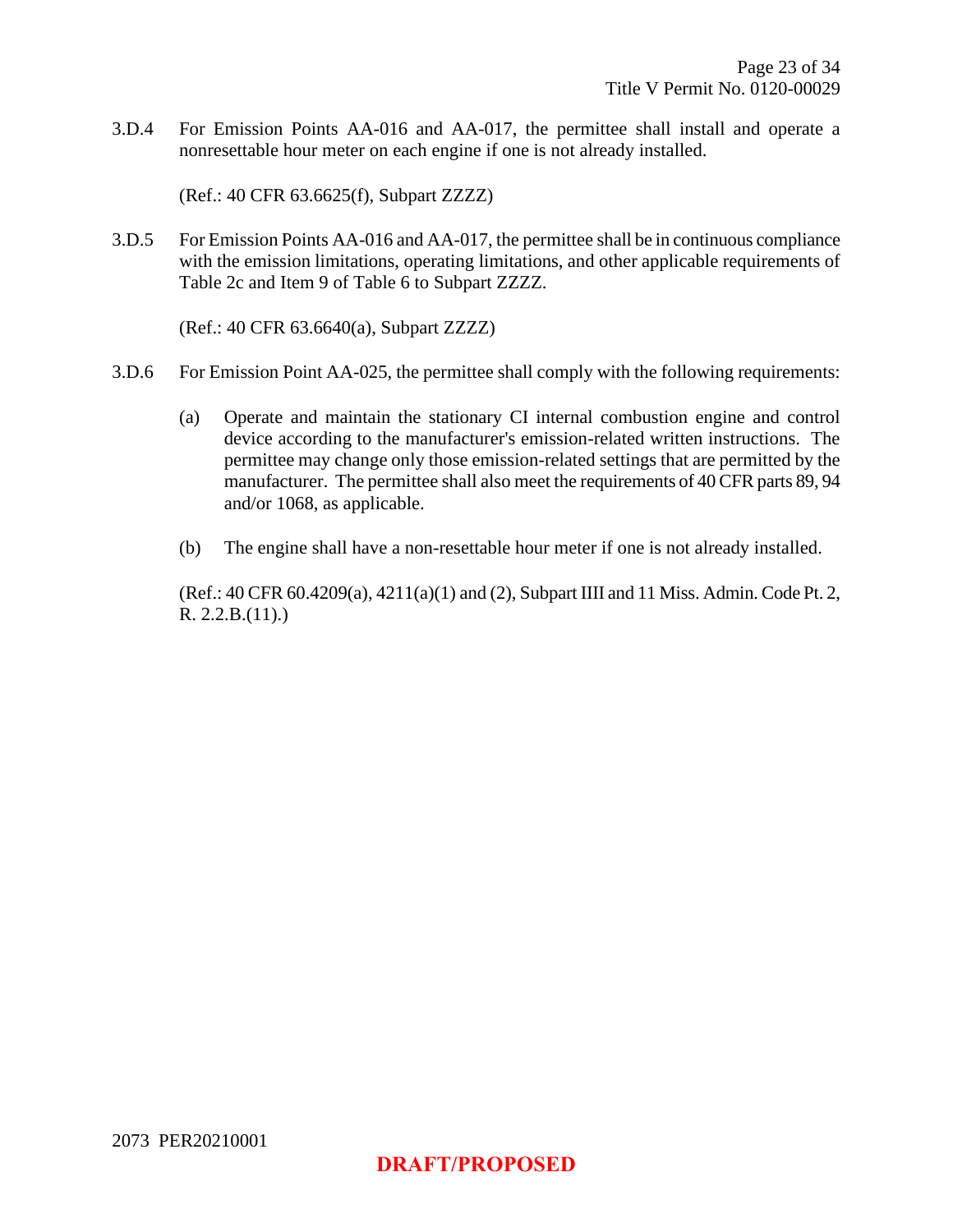### SECTION 4. COMPLIANCE SCHEDULE

- 4.1 Unless otherwise specified herein, the permittee shall be in compliance with all requirements contained herein upon issuance of this permit.
- 4.2 Except as otherwise specified herein, the permittee shall submit to the Permit Board and to the Administrator of EPA Region IV a certification of compliance with permit terms and conditions, including emission limitations, standards, or work practices, by January 31 for the preceding calendar year. If the permit was reissued or modified during the course of the preceding calendar year, the compliance certification shall address each version of the permit. Each compliance certification shall include the following:
	- (a) the identification of each term or condition of the permit that is the basis of the certification;
	- (b) the compliance status;
	- (c) whether compliance was continuous or intermittent;
	- (d) the method(s) used for determining the compliance status of the source, currently and over the applicable reporting period;
	- (e) such other facts as may be specified as pertinent in specific conditions elsewhere in this permit.

(Ref.: 11 Miss. Admin. Code Pt. 2, R. 6.3.C(5)(a), (c), & (d).)

- 4.3 The permittee shall submit progress reports consistent with an applicable schedule of compliance and 11 Miss. Admin. Code Pt. 2, R. 6.2.C(8). semiannually, or at such other frequency as is specified in an applicable requirement or by the Permit Board. Such progress reports shall contain the following:
	- (a) dates for achieving the activities, milestone(s), or compliance required in the schedule of compliance, and dates when such activities, milestone(s) or compliance were achieved; and
	- (b) an explanation of why any dates in the schedule of compliance were not or will not be met, and any preventive or corrective measures adopted.

(Ref.: 11 Miss. Admin. Code Pt. 2, R. 6.2.C(8).)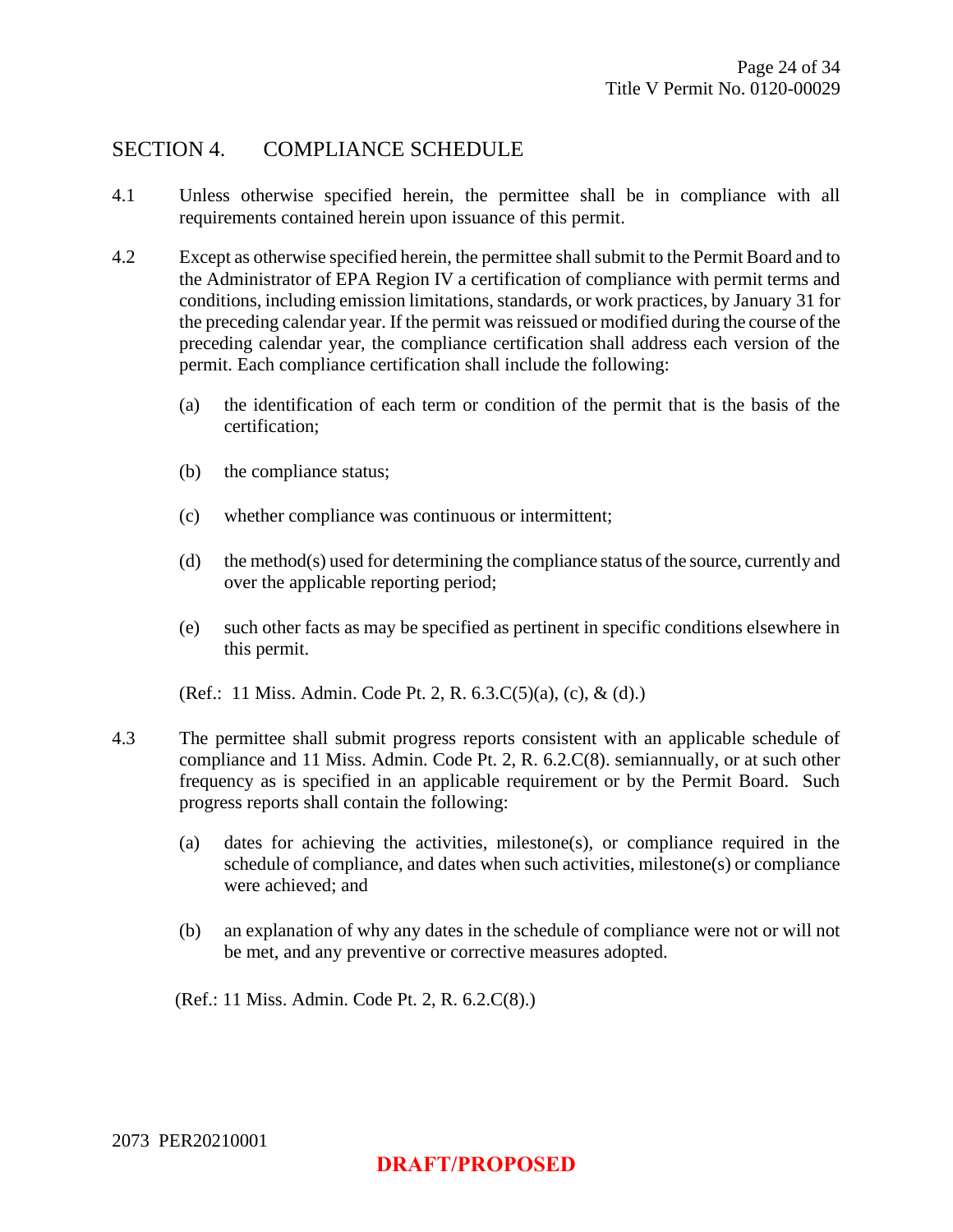## SECTION 5. MONITORING, RECORDKEEPING & REPORTING REQUIREMENTS

- A. General Monitoring, Recordkeeping and Reporting Requirements
- 5.A.1 The permittee shall install, maintain, and operate equipment and/or institute procedures as necessary to perform the monitoring and recordkeeping specified below.

(Ref.: 11 Miss. Admin. Code Pt. 2, R. 6.3.A(3).)

- 5.A.2 In addition to the recordkeeping specified below, the permittee shall include with all records of required monitoring information the following:
	- (a) the date, place as defined in the permit, and time of sampling or measurements;
	- (b) the date(s) analyses were performed;
	- (c) the company or entity that performed the analyses;
	- (d) the analytical techniques or methods used;
	- (e) the results of such analyses; and
	- (f) the operating conditions existing at the time of sampling or measurement.

(Ref.: 11 Miss. Admin. Code Pt. 2, R. 6.3.A(3)(b)(1).)

5.A.3 Except where a longer duration is specified in an applicable requirement, the permittee shall retain records of all required monitoring data and support information for a period of at least five (5) years from the date of the monitoring sample, measurement, report, or application. Support information includes all calibration and maintenance records, all original strip-chart recordings for continuous monitoring instrumentation, and copies of all reports required by the permit.

(Ref.: 11 Miss. Admin. Code Pt. 2, R. 6.3.A(3)(b)(2).)

5.A.4 Except as otherwise specified herein, the permittee shall submit reports of any required monitoring by July 31 and January 31 for the preceding six-month period. All instances of deviations from permit requirements must be clearly identified in such reports and all required reports must be certified by a responsible official consistent with 11 Miss. Admin. Code Pt. 2, R. 6.2.E. For applicable periodic reporting requirements in 40 CFR Parts 60, 61, and 63, the permittee shall comply with the deadlines in this condition for reporting conducted on a semiannual basis. Additionally, any required quarterly reports shall be submitted by the end of the month following each calendar quarter (i.e., April 30th, July

### **DRAFT/PROPOSED**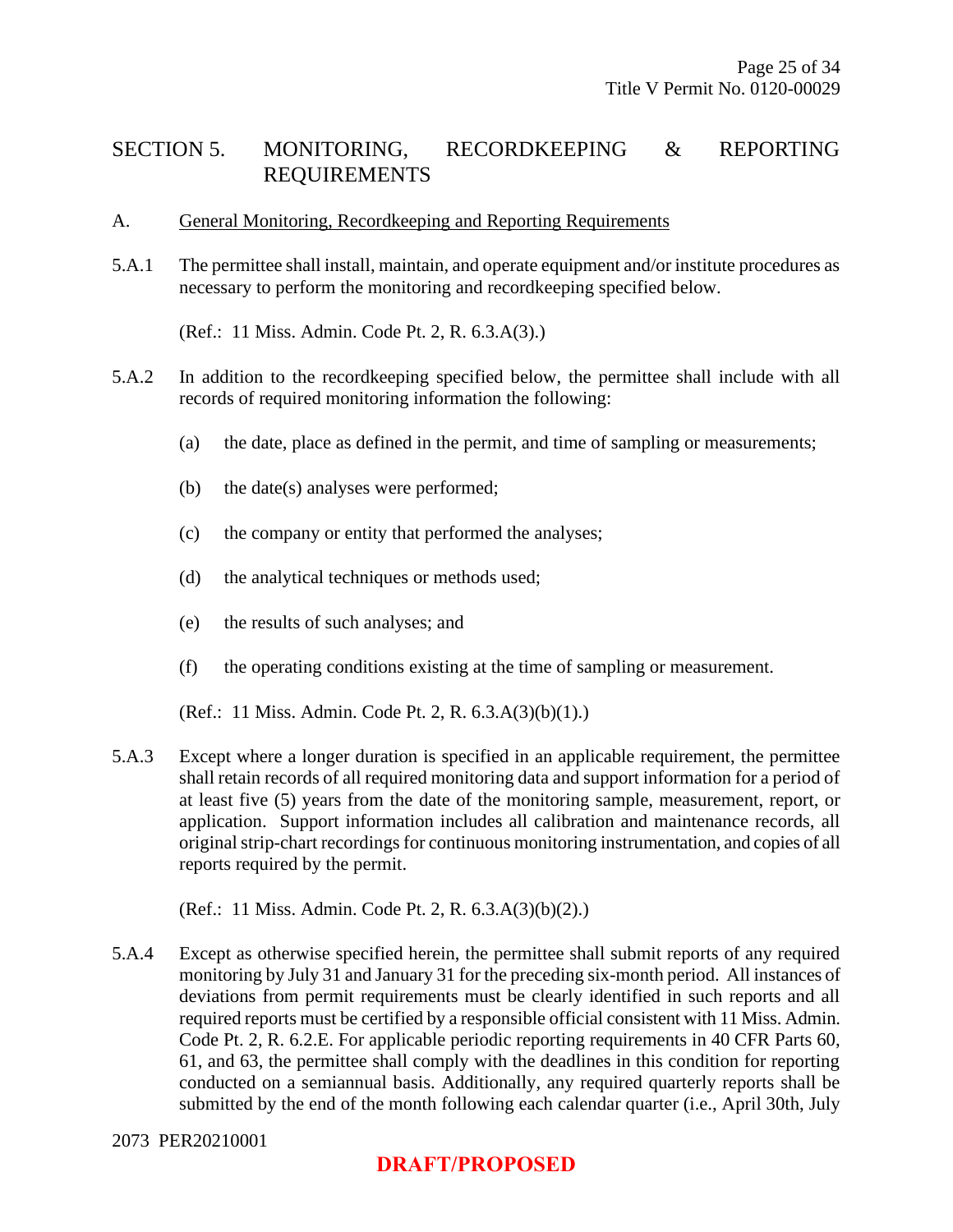31st, October 31st, and January 31st), and any required annual reports shall be submitted by January 31st following each calendar year.

(Ref.: 11 Miss. Admin. Code Pt. 2, R. 6.3.A(3)(c)(1)., 40 CFR 60.19(c), 61.10(g), and 63.10(a)(5))

5.A.5 Except as otherwise specified herein, the permittee shall report all deviations from permit requirements, including those attributable to upsets, the probable cause of such deviations, and any corrective actions or preventive measures taken. Said report shall be made within five (5) working days of the time the deviation began.

(Ref.: 11 Miss. Admin. Code Pt. 2, R. 6.3.A(3)(c)(2).)

5.A.6 Except as otherwise specified herein, the permittee shall perform emissions sampling and analysis in accordance with EPA Test Methods and with any continuous emission monitoring requirements, if applicable. All test methods shall be those versions or their equivalents approved by the DEQ and the EPA.

(Ref.: 11 Miss. Admin. Code Pt. 2, R. 6.3.A(3).)

5.A.7 The permittee shall maintain records of any alterations, additions, or changes in equipment or operation.

(Ref.: 11 Miss. Admin. Code Pt. 2, R. 6.3.A(3).)

5.A.8 Unless otherwise specified in Section 4, upon permit issuance, the monitoring, testing, recordkeeping, and reporting requirements of Section 5 herein supersede the requirements of any preceding permit to construct and/or operate.

(Ref.: 11 Miss. Admin. Code Pt. 2, R. 6.3.A(3).)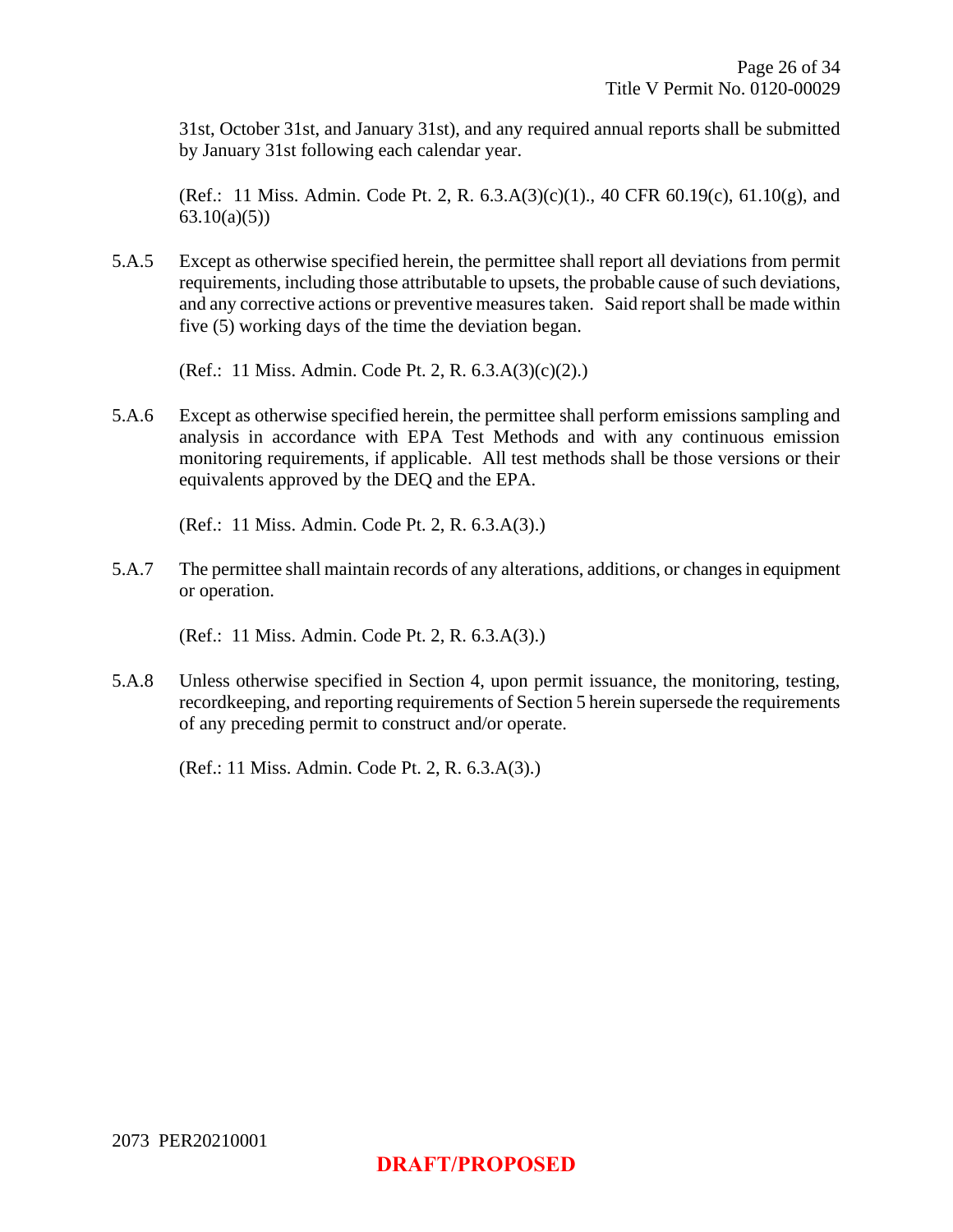| Emission<br>Point(s)                             | Applicable Requirement                                                                     | Condition<br>Number | Pollutant /<br>Parameter<br>Monitored | Monitoring/Recordkeeping<br>Requirement                    |
|--------------------------------------------------|--------------------------------------------------------------------------------------------|---------------------|---------------------------------------|------------------------------------------------------------|
| $AA-002$<br>through<br>$AA-015$                  | 11 Miss. Admin. Code Pt. 2, R.<br>$6.3.A(3)(a)(2)$ .                                       | 5.B.1               | CO                                    | Monitoring and record keeping<br>requirements              |
| $AA-002$<br>through<br>$AA-017$<br>and<br>AA-025 | 11 Miss. Admin. Code Pt. 2, R.<br>6.3.A(3)(a)(2)                                           | 5.B.2               | Fuel                                  | Monitoring and record keeping<br>requirements              |
| $AA-016$                                         | 40 CFR 63.6655(a), (d), and (e)(2),<br>Subpart ZZZZ                                        | 5.B.3               |                                       | Recordkeeping requirements                                 |
| and<br>$AA-017$                                  | 40 CFR 63.6660, Subpart ZZZZ                                                               | 5.B.4               | HAPs                                  | Recordkeeping requirements                                 |
| $AA-025$                                         | 40 CFR 60.4211(g)(2), Subpart IIII                                                         | 5.B.5               | $NMHC+NOx$<br>CO, and PM              | Operational, monitoring, and<br>recordkeeping requirements |
| $AA-016$ ,<br>AA-017,<br>and<br>$AA-025$         | 40 CFR $60.4214(b)$ , Subpart IIII and<br>11 Miss. Admin. Code Pt. 2, R.<br>6.3.A(3)(a)(2) | 5.B.6               | Operations                            | Monitoring and record keeping<br>requirements              |

#### B. Specific Monitoring and Recordkeeping Requirements

5.B.1 For Emission Points AA-002 through AA-015, the permittee shall monitor and maintain records of the natural gas usage of the combined engines on a monthly basis and for each consecutive12-month total on a rolling basis

(Ref.: 11 Miss. Admin. Code Pt. 2, R. 6.3.A(3)(a)(2).

5.B.2 For Emission Points AA-002 through AA-017 and AA-025, the permittee shall monitor the type and quantity of fuel used. These records shall be maintained in accordance with paragraph 5.A.3.

(Ref.: 11 Miss. Admin. Code Pt. 2, R. 6.3.A(3)(a)(2))

- 5.B.3 For Emission Points AA-016 and AA-017, the permittee shall keep the following recordsin accordance with Condition 5.B.4:
	- (a) A copy of each notification and report submitted to comply with 40 CFR 63 Subpart ZZZZ, including all documentation supporting any Initial Notification or Notification of Compliance Status that was submitted, according to the requirement in 40 CFR 63.10(b)(2)(xiv).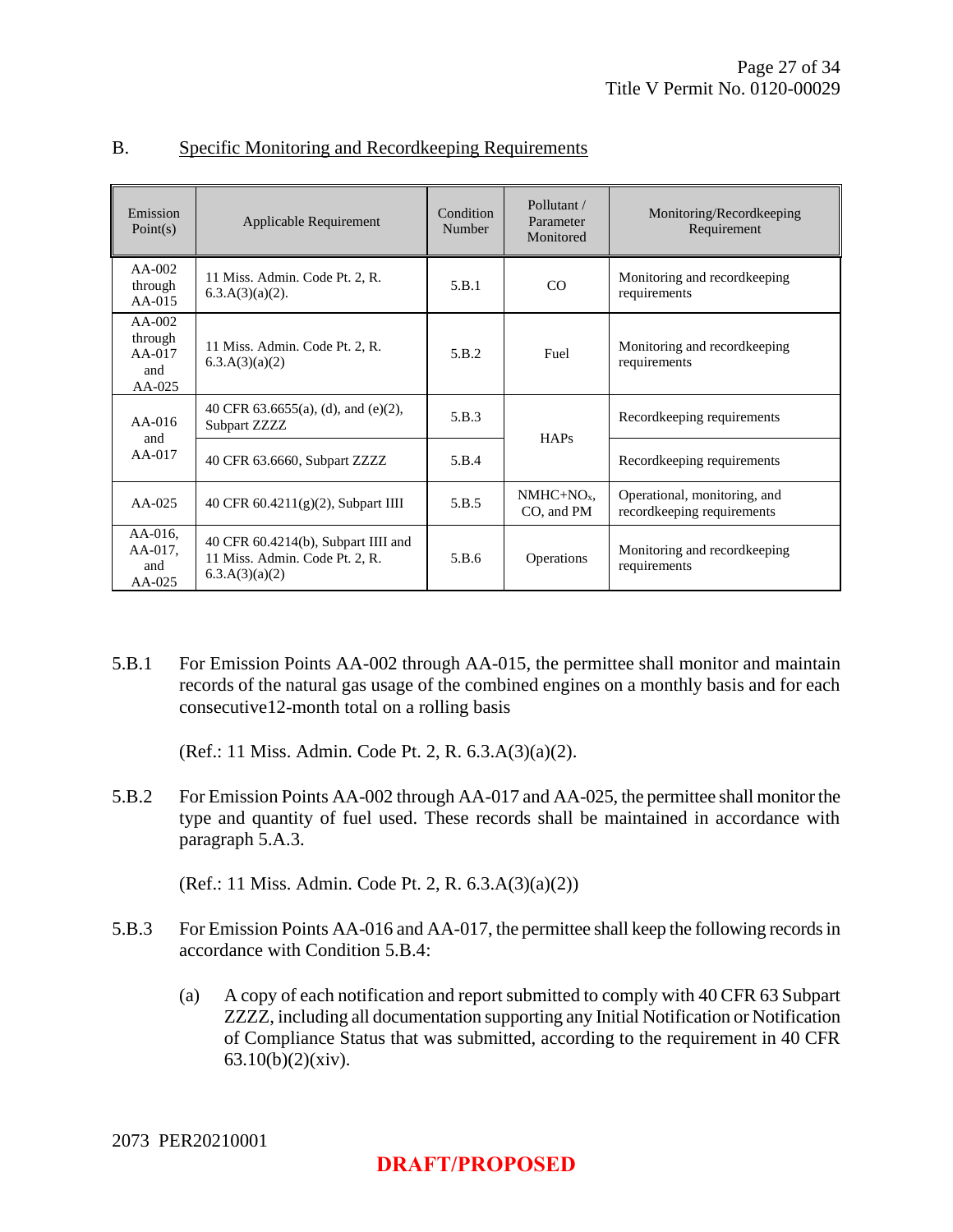- (b) Records of the occurrence and duration of each malfunction of operation (*i.e.,* process equipment) or the air pollution control and monitoring equipment.
- (c) Records of performance tests and performance evaluations as required in 40 CFR 63.10(b)(2)(viii).
- (d) Records of all required maintenance performed on the air pollution control and monitoring equipment.
- (e) Records of actions taken during periods of malfunction to minimize emissions in accordance with Condition 3.D.2, including corrective actions to restore malfunctioning process and air pollution control and monitoring equipment to its normal or usual manner of operation.
- (f) Records required in Table 6 to Subpart ZZZZ to show continuous compliance with each applicable operating limitation.
- (g) Records of the maintenance conducted on the stationary RICE in order to demonstrate that each engine and after-treatment control device (if any) was operated and maintained according to the permittee's own maintenance plan.

(Ref.: 40 CFR 63.6655(a), (d), and (e)(2), Subpart ZZZZ)

- 5.B.4 For Emission Points AA-016 and AA-017, the permittee shall meet the following recordkeeping requirements:
	- (a) Records shall be in a form suitable and readily available for expeditious review according to 40 CFR  $63.10(b)(1)$ .
	- (b) As specified in 40 CFR 63.10(b)(1), the permittee shall keep each record for 5 years following the date of each occurrence, measurement, maintenance, corrective action, report, or record.
	- (c) The permittee shall keep each record readily accessible in hard copy or electronic form for at least 5 years after the date of each occurrence, measurement, maintenance, corrective action, report, or record, according to 40 CFR 63.10(b)(1).

(Ref.: 40 CFR 63.6660, Subpart ZZZZ)

5.B.5 For Emission Point AA-025, if the permittee does not install, configure, operate, and maintain the emergency engine and control device according to the manufacturer's emission-related written instructions, or the permittee changes emission-related settings in a way that is not permitted by the manufacturer, the permittee shall keep a maintenance plan and records of conducted maintenance and shall, to the extent practicable, maintain and operate the engine in a manner consistent with good air pollution control practice for

## **DRAFT/PROPOSED**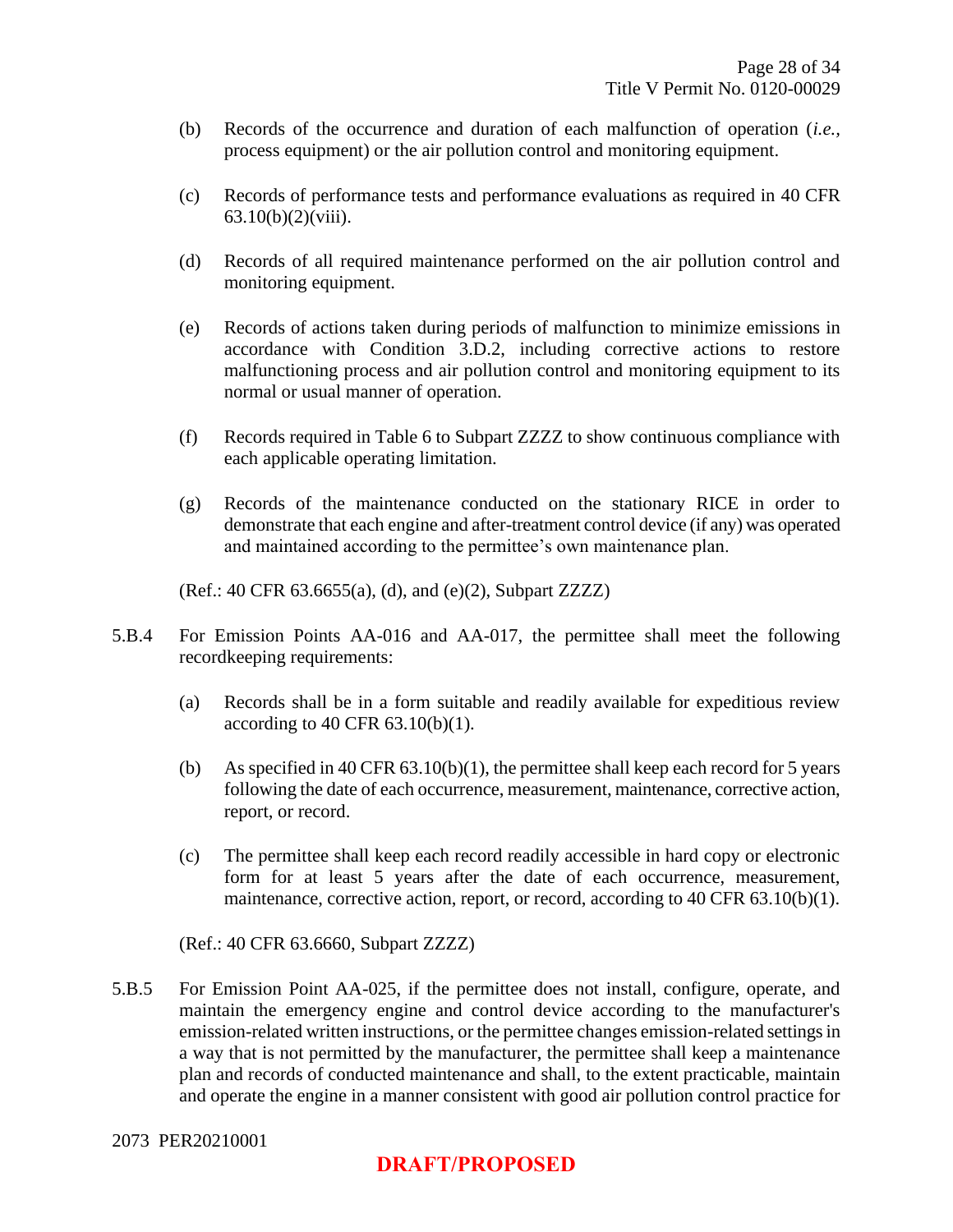minimizing emissions. In addition, the permittee shall conduct an initial performance test to demonstrate compliance with the applicable emission standards within 1 year after an engine and control device is no longer installed, configured, operated, and maintained in accordance with the manufacturer's emission-related written instructions, or within 1 year after emission-related settings are changed in a way that is not permitted by the manufacturer.

(Ref.: 40 CFR 60.4211(g)(2), Subpart IIII)

5.B.6 For Emission Points AA-016, AA-017, and AA-025, the permittee shall keep records of the operation of the engines in emergency and non-emergency service that are recorded through the non-resettable hour meter required in Condition 3.D.4 and 3.D.6(b). The permittee shall record the time of operation of the engine and the reason the engine was in operation during that time.

(Ref.: 40 CFR 60.4214(b), Subpart IIII and 11 Miss. Admin. Code Pt. 2, R. 6.3.A(3)(a)(2))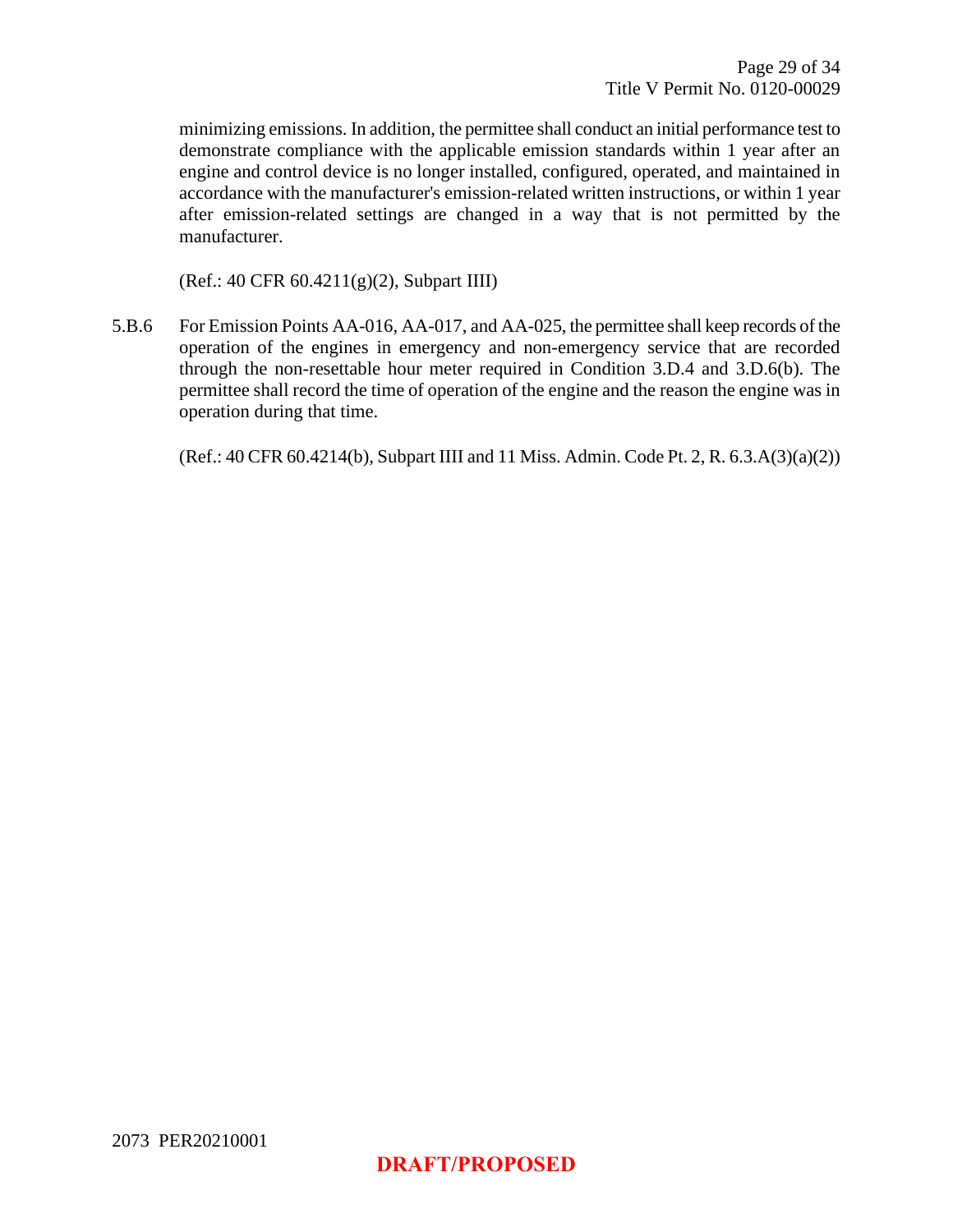| Emission<br>Point(s)                               | Applicable Requirement                               | Condition<br>Number | Pollutant /<br>Parameter<br>Monitored | <b>Reporting Requirement</b> |
|----------------------------------------------------|------------------------------------------------------|---------------------|---------------------------------------|------------------------------|
| $AA-002$<br>through<br>$AA-015$                    | 11 Miss. Admin. Code Pt. 2, R.<br>$6.3.A(3)(a)(2)$ . | 5.C.1               | Fuel<br><b>Ouantity</b>               | Submit semiannual reports    |
| $AA-002$<br>through<br>$AA-017$<br>and<br>$AA-025$ | 11 Miss. Admin. Code Pt. 2, R.<br>6.3.A(3)(a)(2)     | 5.C.2               | Fuel<br>Content                       | Submit semiannual reports    |
| $AA-016$<br>and                                    | 40 CFR 63.6640(b), Subpart ZZZZ                      | 5.C.3               | Operations                            | Submit deviation reports     |
| AA-017                                             | 40 CFR 63.6650(f), Subpart ZZZZ                      | 5.C.4               | Operations                            | Submit semiannual reports    |
| $AA-016$ ,<br>AA-017,<br>and<br>AA-025             | 11 Miss. Admin. Code Pt. 2, R.<br>6.3.A(3)(a)(2)     | 5.C.5               | <b>Hours</b>                          | Submit semiannual reports    |

#### C. Specific Reporting Requirements

5.C.1 For Emission Points AA-002 through AA-015, the permittee shall submit fuel usage reports of the monthly and the rolling 12-month total natural gas usage of the combined enginesin accordance with Condition 5.A.4.

(Ref.: 11 Miss. Admin. Code Pt. 2, R. 6.3.A(3)(a)(2).)

5.C.2 For Emission Points AA-002 through AA-017 and AA-025, the permittee shall submit fuel usage reports summarizing type and quantity of fuel used in accordance with Condition 5.A.4.

(Ref.: 11 Miss. Admin. Code Pt. 2, R. 6.3.A(3)(a)(2))

- 5.C.3 For Emission Points AA-016 and AA-017, the permittee shall report in accordance with Condition 5.A.4 each instance in which the work practices listed in Condition 3.D.1 were not met. These deviations shall be reported according to the following requirements:
	- (a) If there were no deviations from any applicable emission limitations or operating limitations, a statement shall be included that there were no deviations from the emission limitations or operating limitations during the reporting period; or
	- (b) If there was a deviation from any emission limitation or operating limitation during the reporting period, then the compliance report shall contain the following information: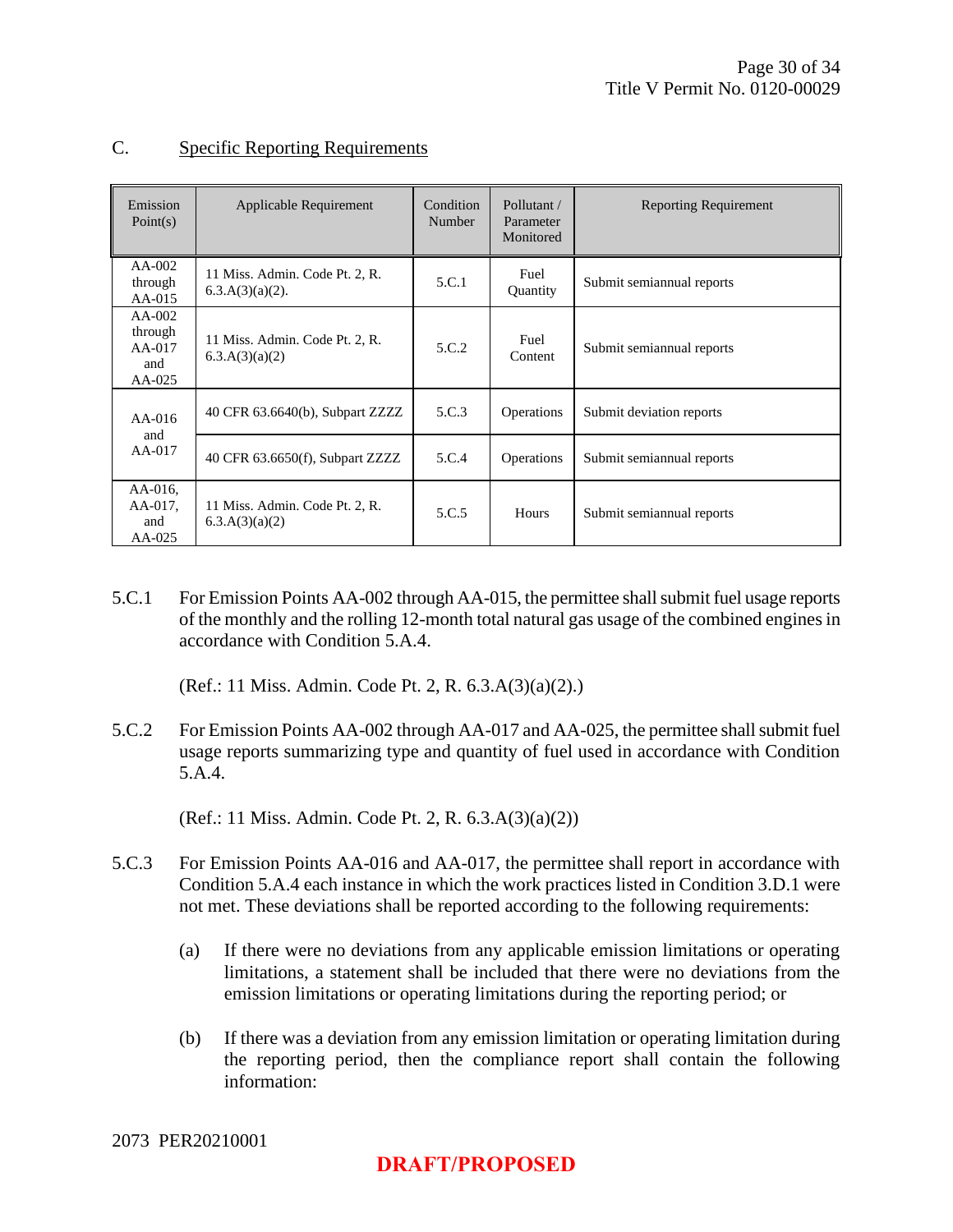- (1) Company name and address.
- (2) Statement by a responsible official, with that official's name, title, and signature, certifying the accuracy of the content of the report.
- (3) Date of report and beginning and ending dates of the reporting period.
- (4) The total operating time of the stationary RICE at which the deviation occurred during the reporting period.
- (5) Information on the number, duration, and cause of deviations (including unknown cause, if applicable), as applicable, and the corrective action taken.
- (c) If there was a malfunction during the reporting period, the compliance report shall include the number, duration, and a brief description for each type of malfunction which occurred during the reporting period and which caused or may have caused any applicable emission limitation to be exceeded. The report shall also include a description of actions taken by the permittee during a malfunction of an affected source to minimize emissions in accordance with Condition 3.D.2, including actions taken to correct a malfunction.
- (d) If the management practices were not performed on the required schedule because it posed an unacceptable risk under Federal, State, or local law at the time of the required scheduled maintenance, the report shall include the Federal, State, or local law under which the risk was deemed unacceptable.

(Ref.: 40 CFR 63.6640(b), 63.6650(a) through (d), and Footnote 2 to Table 2d, Subpart ZZZZ)

5.C.4 For Emission Points AA-016, AA-017, and AA-025, the permittee shall submit in accordance with Condition 5.A.4, a summary report of the hours of operation that includes all the information required by Condition 5.B.6.

(Ref.: 11 Miss. Admin. Code Pt. 2, R. 6.3.A(3)(a)(2))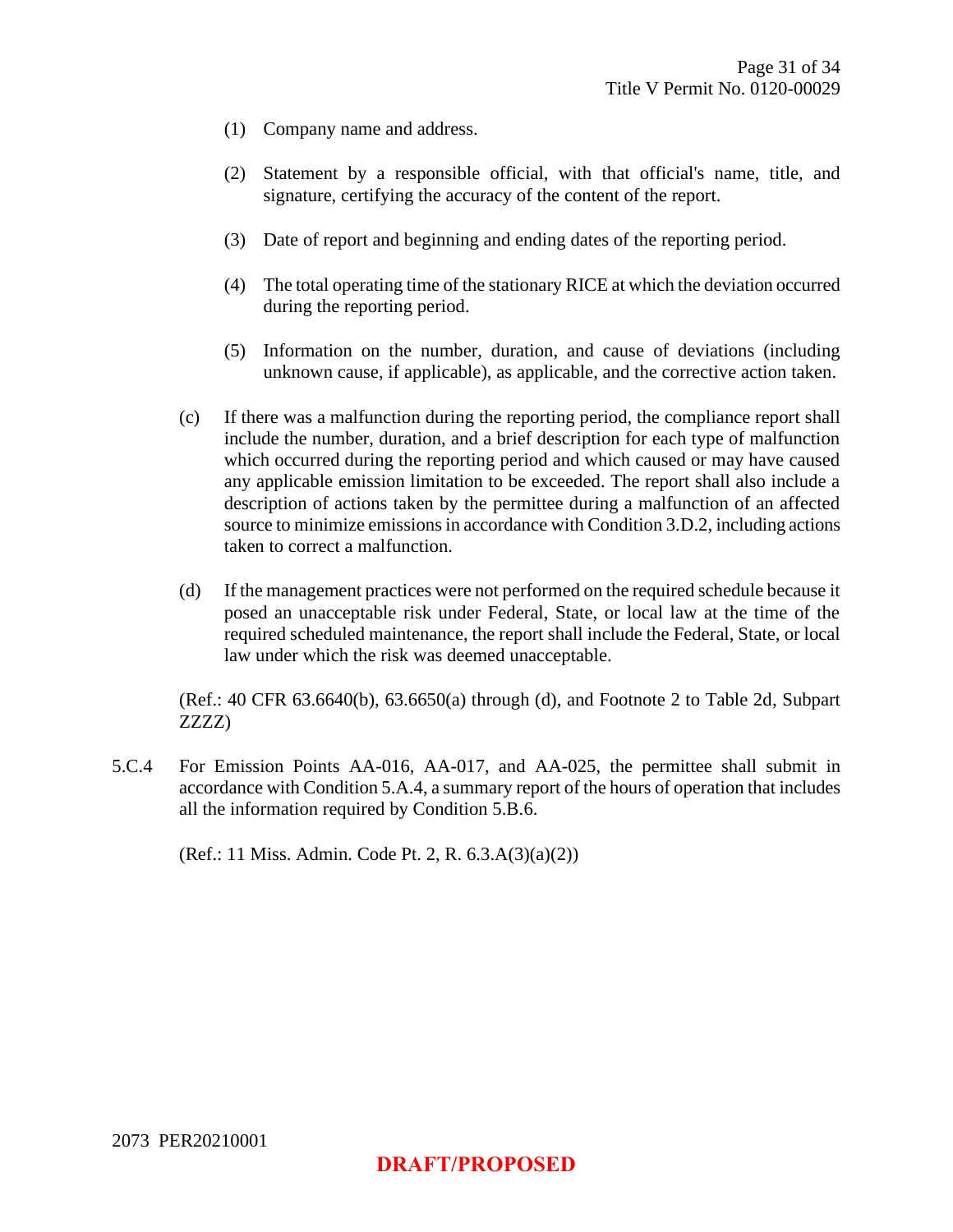## SECTION 6. ALTERNATIVE OPERATING SCENARIOS

6.1 None permitted.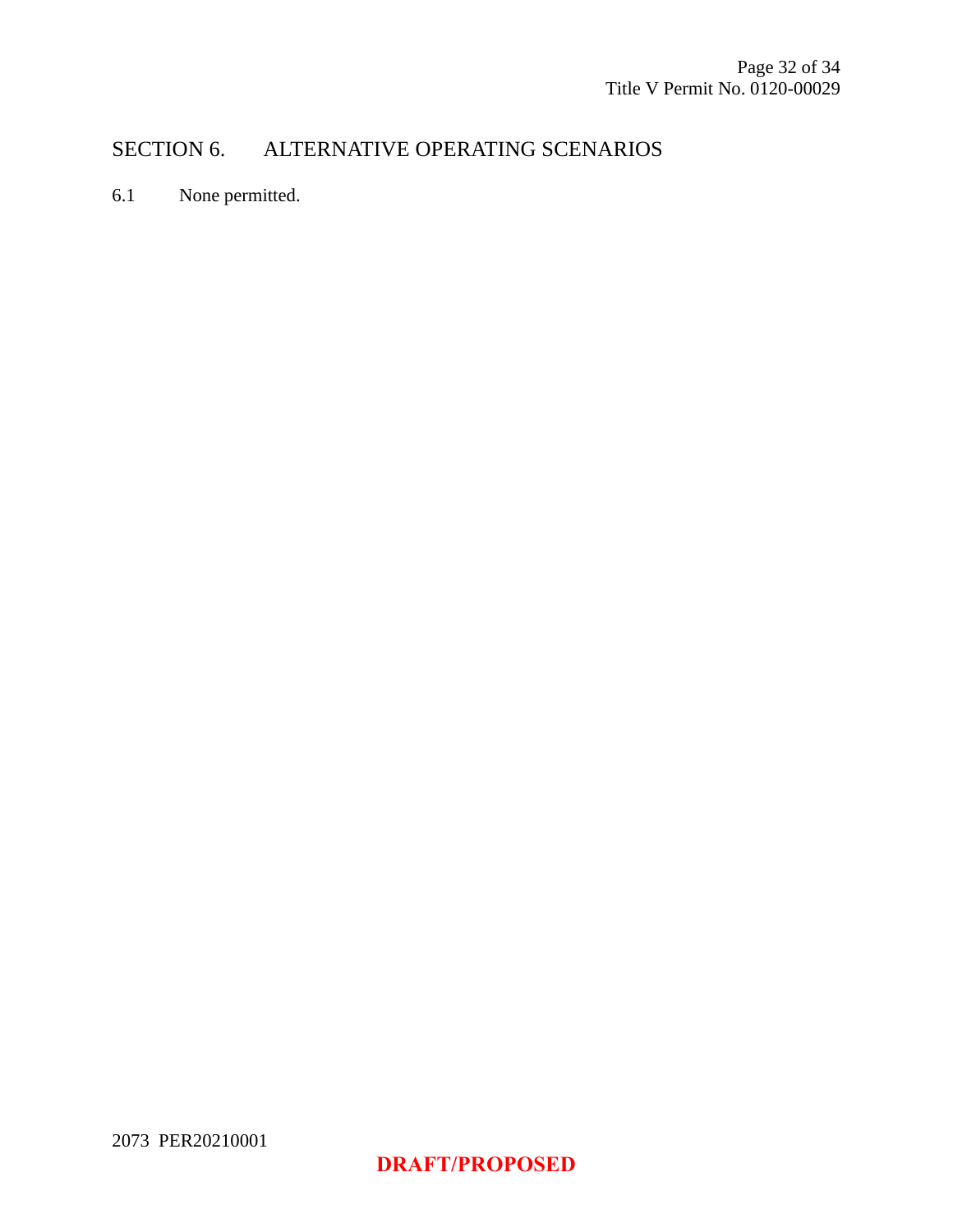### SECTION 7. TITLE VI REQUIREMENTS

The following are applicable or potentially applicable requirements originating from Title VI of the Clean Air Act – Stratospheric Ozone Protection. The full text of the referenced regulations may be found on-line at **<http://www.ecfr.gov/>** under Title 40, or DEQ shall provide a copy upon request from the permittee.

- 7.1 If the permittee produces, transforms, destroys, imports or exports a controlled substance or imports or exports a controlled product, the permittee shall comply with the applicable requirements of 40 CFR Part 82, Subpart A – Production and Consumption Controls.
- 7.2 If the permittee performs service on a motor vehicle for consideration when this service involves the refrigerant in the motor vehicle air conditioner (MVAC), the permittee shall comply with the applicable requirements of 40 CFR Part 82, Subpart B – Servicing of Motor Vehicle Air Conditioners.
- 7.3 The permittee shall comply with the applicable requirements of 40 CFR Part 82, Subpart E – The Labeling of Products Using Ozone-Depleting Substances, for the following containers and products:
	- (a) All containers in which a class I or class II substance is stored or transported;
	- (b) All products containing a class I substance; and
	- (c) All products directly manufactured with a process that uses a class I substance, unless otherwise exempted by this subpart or, unless EPA determines for a particular product that there are no substitute products or manufacturing processes for such product that do not rely on the use of a class I substance, that reduce overall risk to human health and the environment, and that are currently or potentially available. If the EPA makes such a determination for a particular product, then the requirements of this subpart are effective for such product no later than January 1, 2015.
- 7.4 If the permittee performs any of the following activities, the permittee shall comply with the applicable requirements of 40 CFR Part 82, Subpart  $F -$  Recycling and Emissions Reduction:
	- (a) Servicing, maintaining, or repairing appliances containing class I, class II or nonexempt substitute refrigerants;
	- (b) Disposing of appliances, including small appliances and motor vehicle air conditioners; or
	- (c) Refrigerant reclaimers, technician certifying programs, appliance owners and operators, manufacturers of appliances, manufacturers of recycling and recovery equipment, approved recycling and recovery equipment testing organizations, as well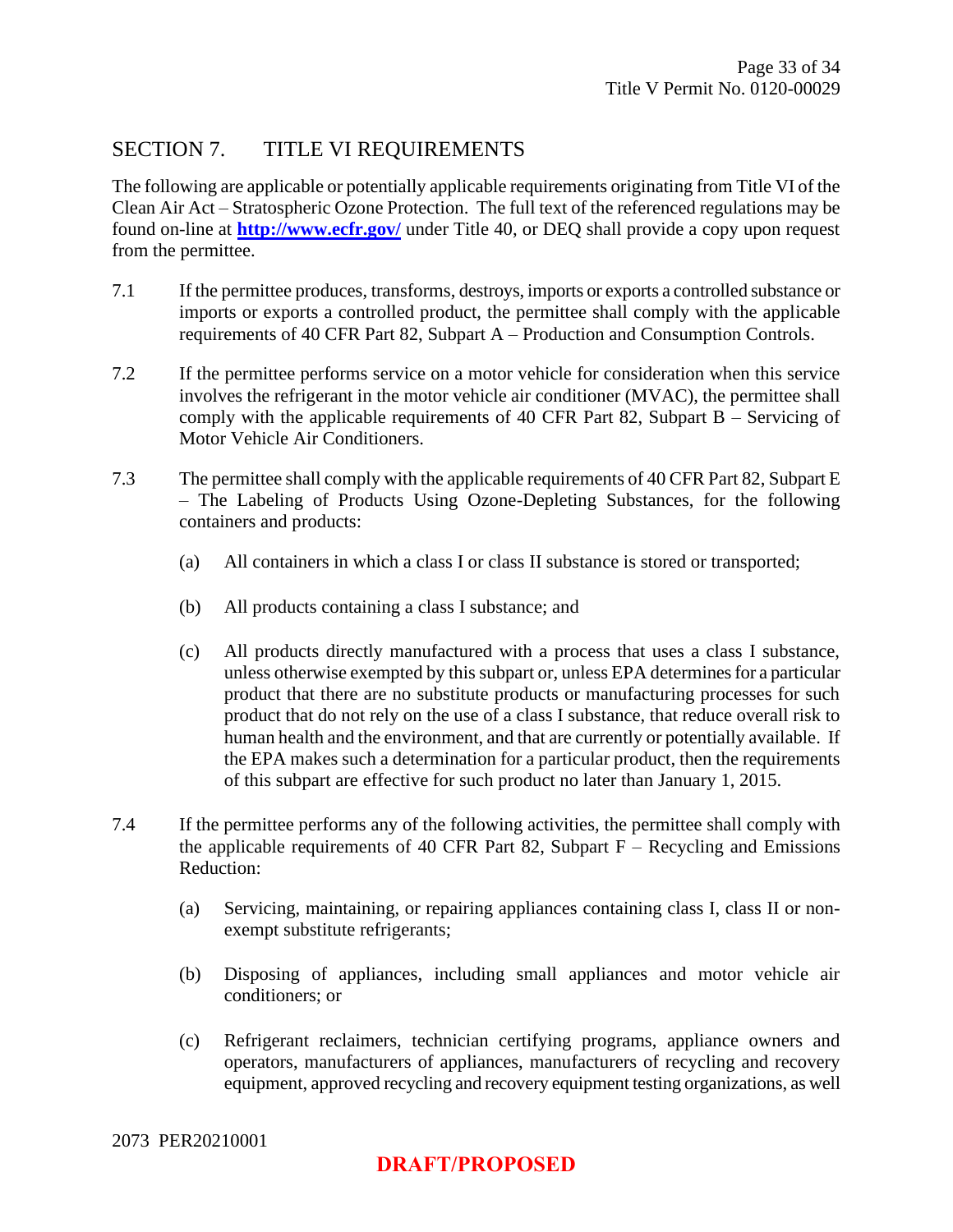as persons selling, offering for sale, and/or purchasing class I, class II, or non-exempt substitute refrigerants.

- 7.5 The permittee shall be allowed to switch from any ozone-depleting substance to any acceptable alternative that is listed in the Significant New Alternatives Policy (SNAP) program promulgated pursuant to 40 CFR Part 82, Subpart G – Significant New Alternatives Policy Program. The permittee shall also comply with any use conditions for the acceptable alternative substance.
- <span id="page-33-0"></span>7.6 If the permittee performs any of the following activities, the permittee shall comply with the applicable requirements of 40 CFR Part 82, Subpart H – Halon Emissions Reduction:
	- (a) Any person testing, servicing, maintaining, repairing, or disposing of equipment that contains halons or using such equipment during technician training;
	- (b) Any person disposing of halons;
	- (c) Manufacturers of halon blends; or
	- (d) Organizations that employ technicians who service halon-containing equipment.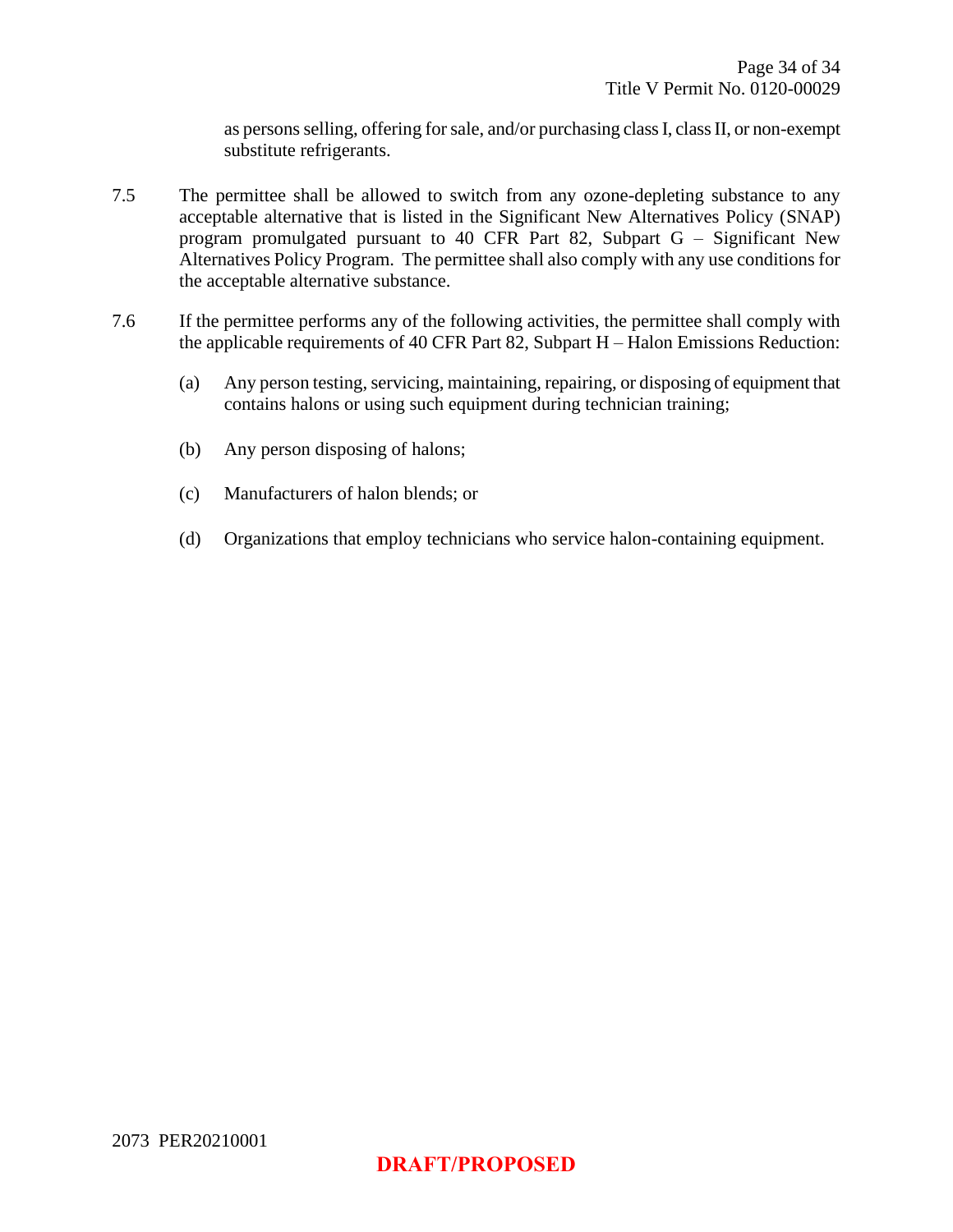## **APPENDIX A**

## **List of Abbreviations Used In this Permit**

| <b>BACT</b>       | <b>Best Available Control Technology</b>                      |
|-------------------|---------------------------------------------------------------|
| <b>CEM</b>        | <b>Continuous Emission Monitor</b>                            |
| <b>CEMS</b>       | <b>Continuous Emission Monitoring System</b>                  |
| <b>CFR</b>        | Code of Federal Regulations                                   |
| CO                | Carbon Monoxide                                               |
| <b>COM</b>        | <b>Continuous Opacity Monitor</b>                             |
| <b>COMS</b>       | <b>Continuous Opacity Monitoring System</b>                   |
| <b>DEQ</b>        | Mississippi Department of Environmental Quality               |
| <b>EPA</b>        | United States Environmental Protection Agency                 |
| gr/dscf           | Grains Per Dry Standard Cubic Foot                            |
| HP                | Horsepower                                                    |
| <b>HAP</b>        | Hazardous Air Pollutant                                       |
| lb/hr             | Pounds per Hour                                               |
| M or K            | Thousand                                                      |
| <b>MACT</b>       | Maximum Achievable Control Technology                         |
| MM                | Million                                                       |
| <b>MMBTUH</b>     | Million British Thermal Units per Hour                        |
| NA.               | Not Applicable                                                |
| <b>NAAQS</b>      | National Ambient Air Quality Standards                        |
| <b>NESHAP</b>     | National Emissions Standards for Hazardous Air Pollutants, 40 |
|                   | CFR 61, or National Emission Standards for Hazardous Air      |
|                   | Pollutants for Source Categories, 40 CFR 63                   |
| <b>NMVOC</b>      | Non-Methane Volatile Organic Compounds                        |
| NO <sub>x</sub>   | Nitrogen Oxides                                               |
| <b>NSPS</b>       | New Source Performance Standards, 40 CFR 60                   |
| O&M               | <b>Operation and Maintenance</b>                              |
| PM                | Particulate Matter                                            |
| $PM_{10}$         | Particulate Matter less than 10 µm in diameter                |
| PM <sub>2.5</sub> | Particulate Matter less than 2.5 µm in diameter               |
| ppm               | Parts per Million                                             |
| <b>PSD</b>        | Prevention of Significant Deterioration                       |
| <b>SIP</b>        | <b>State Implementation Plan</b>                              |
| SO <sub>2</sub>   | Sulfur Dioxide                                                |
| <b>SSM</b>        | Startup, Shutdown, and Malfunction                            |
| <b>TPY</b>        | Tons per Year                                                 |
| <b>TRS</b>        | <b>Total Reduced Sulfur</b>                                   |
| <b>VEE</b>        | <b>Visible Emissions Evaluation</b>                           |
| <b>VHAP</b>       | Volatile Hazardous Air Pollutant                              |
| <b>VOHAP</b>      | Volatile Organic Hazardous Air Pollutant                      |
| <b>VOC</b>        | Volatile Organic Compound                                     |
|                   |                                                               |